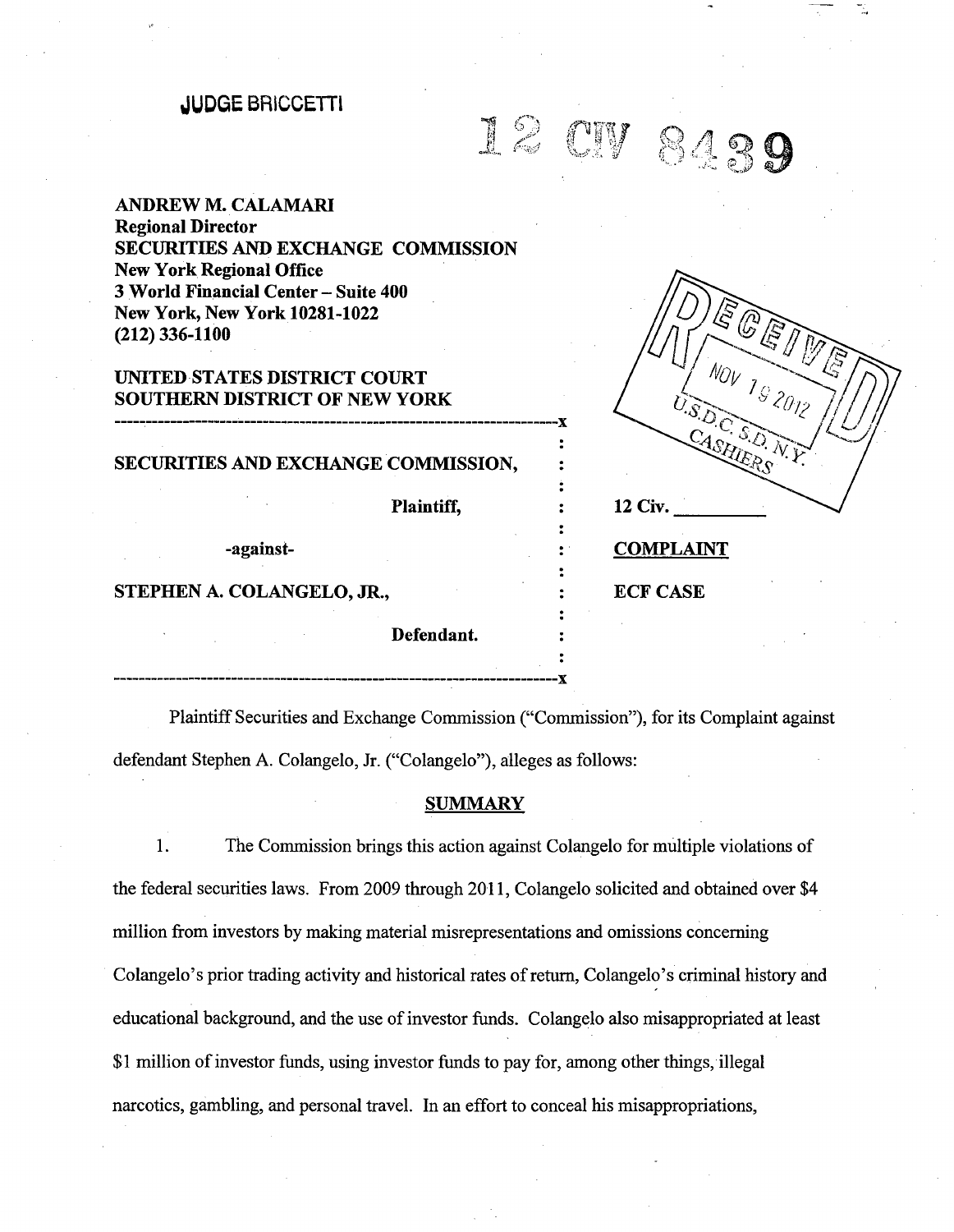Colangelo made additional misrepresentations to investors concerning the use of investor funds and the rates of return on investments.

2. First, from March 2009 to June 2009, Colangelo made numerous misrepresentations to investors in the Brickell Fund, LLC ("Brickell Fund"), for which Colangelo raised approximately \$760,000. Colangelo made material misrepresentations concerning: (i) his prior trading on behalf of the Brickell Fund, (ii) the historical rates of return earned by the Brickell Fund, and (iii) the Brickell Fund's investment strategy. Colangelo, who had been charged with fraud-based felonies on two prior occasions, also misrepresented or failed to disclose his criminal history to investors. Colangelo subsequently misappropriated approximately \$200,000 of investor funds for personal use.

3. Second, from April2009 to February 2011, Colangelo obtained more than \$1.2 million dollars from three individuals for investment purposes as private advisory clients. Colangelo made misrepresentations to these investors regarding the historical and current rates of return that Colangelo earned for advisory clients. Colangelo also misappropriated approximately \$185,000 from these investors.

4. Third, from July 2009 to October 2011, Colangelo raised approximately \$2.2 million for three startup entities that Colangelo founded and controlled- Hedge Community, LLC ("Hedge Community"), Start a Hedge Fund, LLC ("Start a Hedge Fund"), and Under the Radar SEO, LLC ("Under the Radar"). Colangelo made material misrepresentations and omissions to investors in each of these entities concerning, among other things: (i) how investor funds would be used, (ii) the amount of money that Colangelo would earn, (iii) Colangelo's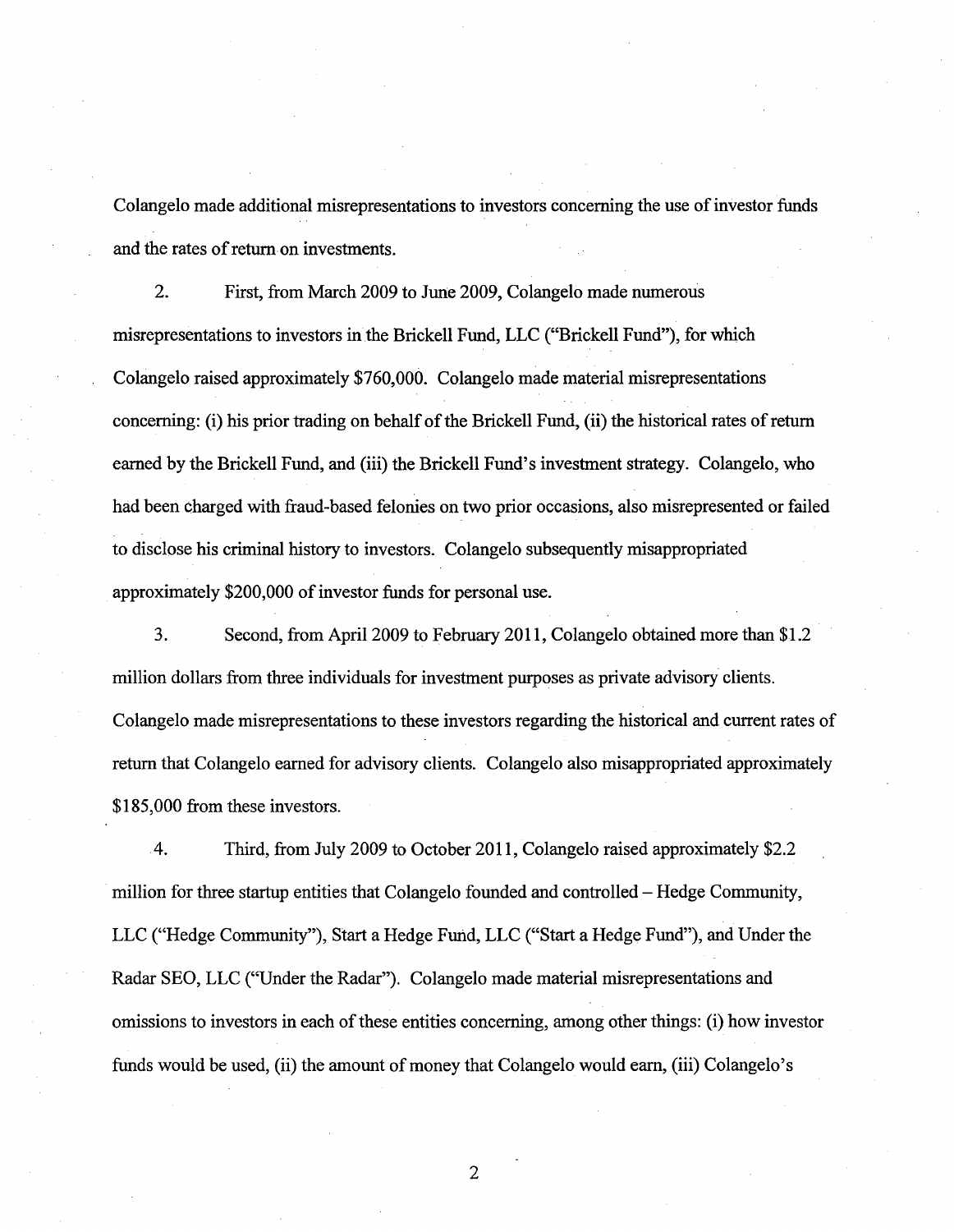educational background, and (iv) Colangelo's criminal history. Colangelo also misappropriated at least \$800,000 of investor money.

## VIOLATIONS

5. By virtue of the foregoing conduct and as further alleged herein, Colangelo, directly or indirectly, singly or in concert, engaged in transactions, acts, practices, or courses of business that constitute violations of Section  $17(a)$  of the Securities Act of 1933 ("Securities Act") [15 U.S.C. § 77q(a)], Section 10(b) of the Securities Exchange Act of 1934 ("Exchange" Act") [15 U.S.C. § 78j(b)] and Rule 10b-5 promulgated thereunder [17 C.F.R. § 240.10b-5], and Sections  $206(1)$ ,  $206(2)$  and  $206(4)$  of the Investment Advisers Act of 1940 ("Advisers Act") [15 U.S.C. §§ 80b-6(1), 80b-6(2), and 80b-6(4)] and Rule 206(4)-8 thereunder [17 C.F.R. § 275.206(4)-8].

6. Unless Colangelo is permanently restrained and enjoined, he will again engage in the transactions, acts, practices and courses of business set forth in this Complaint and in transactions, acts, practices and courses of business of similar type and object.

# NATURE OF THE PROCEEDINGS AND RELIEF SOUGHT

7. The Commission brings this action pursuant to the authority conferred upon it by Section 20(b) of the Securities Act [15 U.S.C.  $\S 77t(b)$ ], Section 21(d) of the Exchange Act [15 U.S.C.  $\S$  78u(d)], and Section 209(d) of the Advisers Act [15 U.S.C.  $\S$  80b-9(d)].

8. The Commission seeks a final judgment (i) permanently restraining and enjoining Colangelo from violating Section  $17(a)$  of the Securities Act, Section 10(b) of the Exchange Act and Rule 10b-5 thereunder, and Sections 206(1), 206(2) and 206(4) of the Advisers Act and Rule 206( 4)-8 thereunder; (ii) ordering Colangelo to disgorge all ill-gotten gains with prejudgment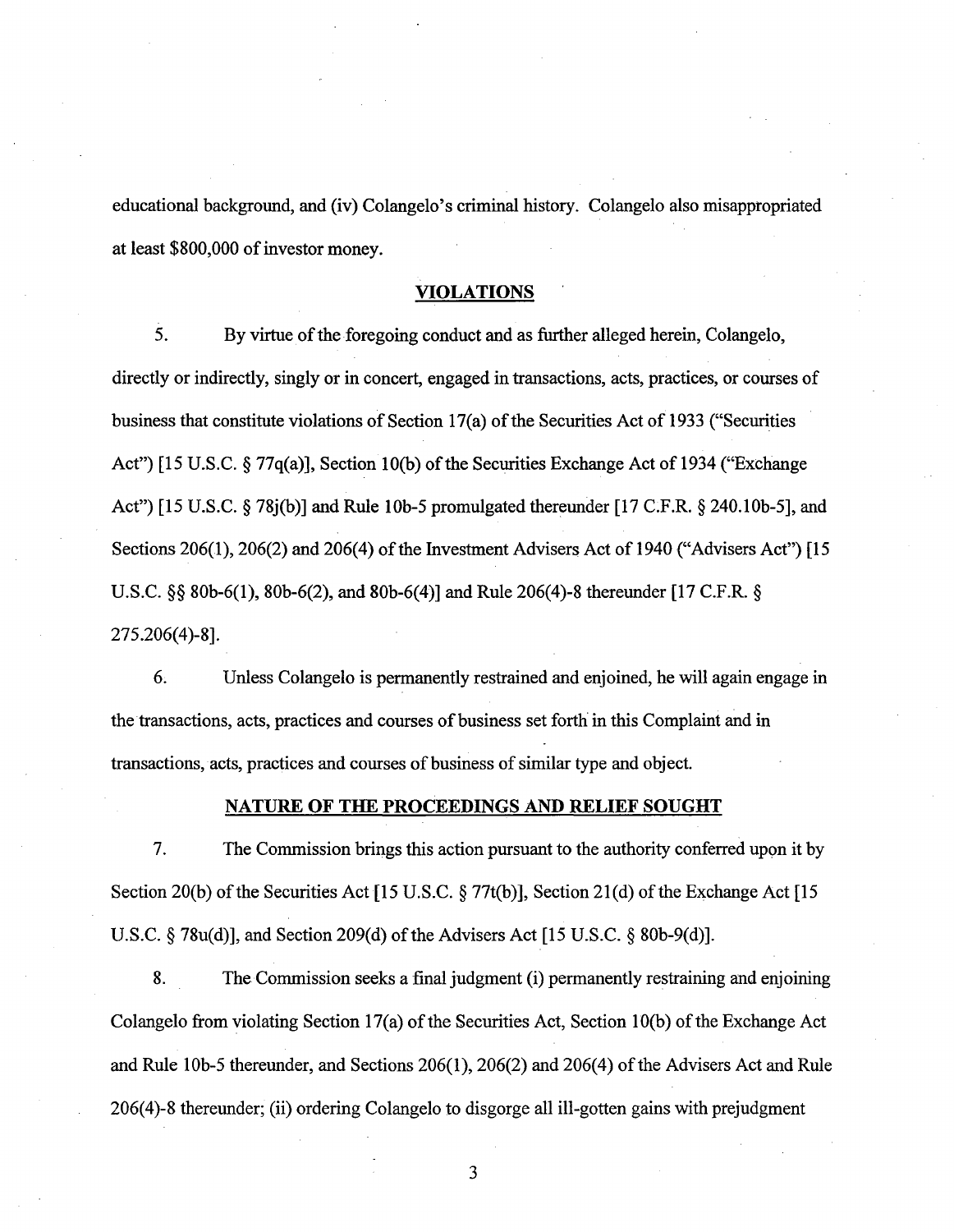interest thereon; and (iii) ordering Colangelo to pay civil money penalties pursuant to Section 20(d) of the Securities Act [15 U.S.C.  $\S 77(t)(d)$ ], Section 21(d)(3) of the Exchange Act [15 U.S.C  $\S$  78(d)(3)], and Section 209(e) of the Advisers Act [15 U.S.C.  $\S$  80b-9(e)].

# **JURISDICTION AND VENUE**

9. This Court has jurisdiction over this action, and venue lies in this District, pursuant to Sections 20(b), 20(d), and 22(a) of the Securities Act [15 U.S.C. §§ 77t(b), 77t(d), and  $77v(a)$ ], Sections 21(d) and 27 of the Exchange Act [15 U.S.C. §§ 78(u)(d) and 78aa], and Sections 209 and 214 of the Advisers Act [15 U.S.C. §§ 80b-9 and 80b-14]. Colangelo, directly or indirectly, made use of the means or instrumentalities of interstate commerce, or of the mails, in connection with the transactions, acts, practices, and courses of business alleged herein, many ofwhich occurred in this District. Colangelo resided and transacted business in the Southern District of New York, solicited funds from investors while in the Southern District of New York, and committed many of the unlawful activities alleged herein in the Southern District of New York.

#### **DEFENDANT**

10. **Colangelo,** age 44, resides in Congers, New York. Colangelo formed the Brickell Fund, a pooled investment vehicle he offered to investors, and was solely responsible for making investment decisions on behalf of the fund. Colangelo also founded and offered interests to investors in Hedge Community, Start a Hedge Fund, and Under the Radar. In June 2009, Colangelo was sentenced to probation (adjudication withheld) in the state of Florida in connection with 2007 felony charges for burglary, theft, and engaging in a scheme to defraud. In May 2003, Colangelo entered a pre-trial diversion program in Florida in connection with 2002 felony charges that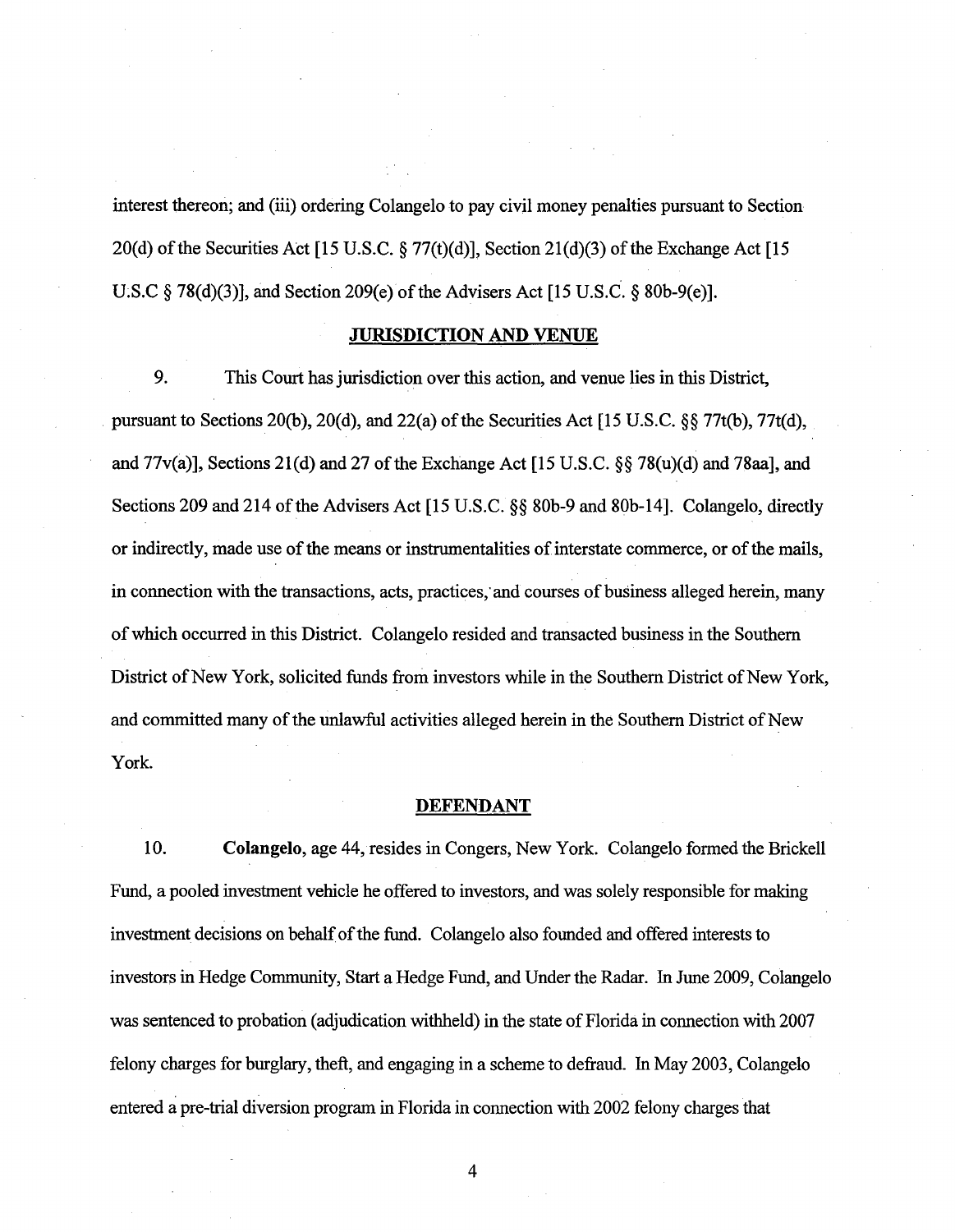Colangelo issued a worthless check and deposited or cashed an item with a bank or depository institution with intent to defraud.

# **RELEVANT ENTITIES**

**11. Brickell Fund, LLC** was formed in 2009 as a New York limited liability corporation with its principal place of business in New City, New York. Colangelo founded and . controlled the Brickell Fund and was solely responsible for making investment decisions on behalf of the fund. Only Colangelo had access to and control over investor funds. Colangelo employed several individuals at the Brickell Fund who were paid an hourly wage to assist with various administrative tasks and personal errands. The Brickell Fund was dissolved on January 29,2010.

12. **Hedge Community, LLC** was formed in 2009 as a New York limited liability corporation with its principal place of business in New City, New York. Colangelo founded and controls all aspects of Hedge Community and was the only individual with access to and control over investor funds. Although Colangelo retained third parties to provide operational and other services to Hedge Community, Hedge Community did not have any full-time employees.

13. **Start a Hedge Fund, LLC** was formed in 2009 as a New York limited liability corporation with its principal place of business in New City, New York. Colangelo founded and controls Start a Hedge Fund and was the only individual with access to and control over investor funds. Although Colangelo retained third parties to provide operational and other services to Start a Hedge Fund, Start a Hedge Fund did not have any full-time employees.

14. **Under the Radar SEO, LLC** was formed in 2010 as a New York limited liability corporation with its principal place of business in New City, New York. Colangelo founded and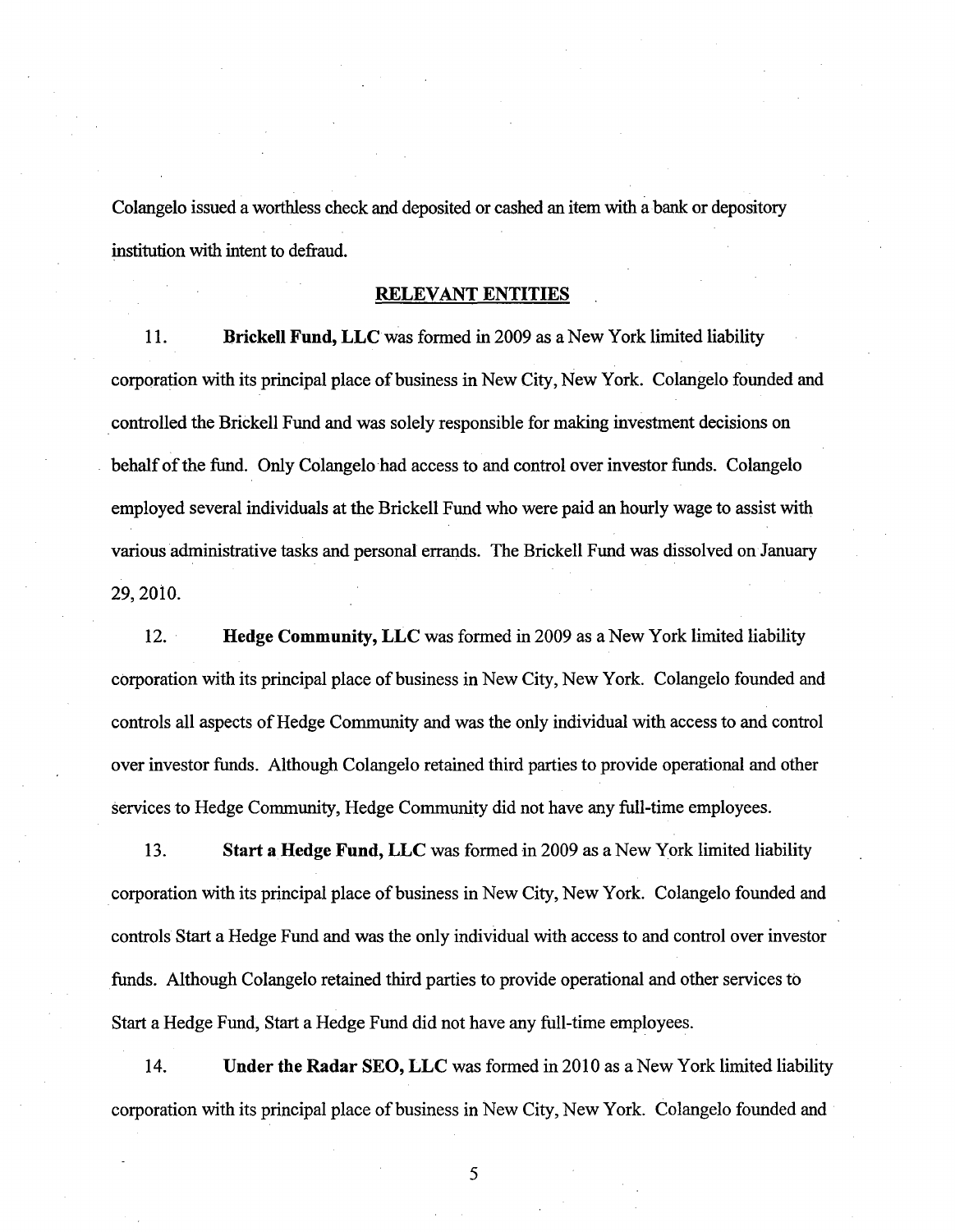controls Under the Radar and was the only individual with access to and control over investor funds. Although Colangelo retained third parties to provide operational and other services to Under the Radar, Under the Radar did not have any full-time employees.

#### **FACTS**

#### **Colangelo Defrauded Brickell Fund Investors**

15. In March 2009, Colangelo, who had no prior professional experience buying and selling securities, began soliciting investments in the Brickell Fund. Colangelo presented the Brickell Fund to investors as a successful hedge fund that Colangelo controlled as its investment adviser. From April2009 to in or around June 2009, Colangelo raised \$760,000 for the Brickell Fund by making numerous material misrepresentations and omissions to four investors.

16. In March 2009 the Brickell Fund did not have any investors and Colangelo was not then buying and selling securities on behalf of the fund. Despite this, Colangelo sent numerous e-mails to potential investors concerning stocks he claimed to be buying and selling on behalf of the Brickell Fund and the high returns he purported to earn as a result of such trades, including:

- a. A March 18, 2009 e-mail from Colangelo to potential investors, including two individuals who ultimately invested in the Brickell Fund, where Colangelo stated "BEST TRADING DAY OF MY LIFE!!!!!!!.... Up over 400% and documented. Mind boggling to say the least."
- b. A March 27, 2009 e-mail from Colangelo to potential investors, including two individuals who ultimately invested in the Brickell Fund, with the subject "Brickell Fund LLC/Stock Pick For Tomorrow CTIC [Cell Therapeutics, Inc.]," where Colangelo reported "This has been a great week with YGE [Yingli Green Energy] being up over 90% in the last three days. We are out of YGE for now 100%.... You can see all the live action at www.Hedge Fund.bz. Go to Performance and become a Brickell Fund member to see the live action. If we did not post our trades on a real time basis I would not believe it myself."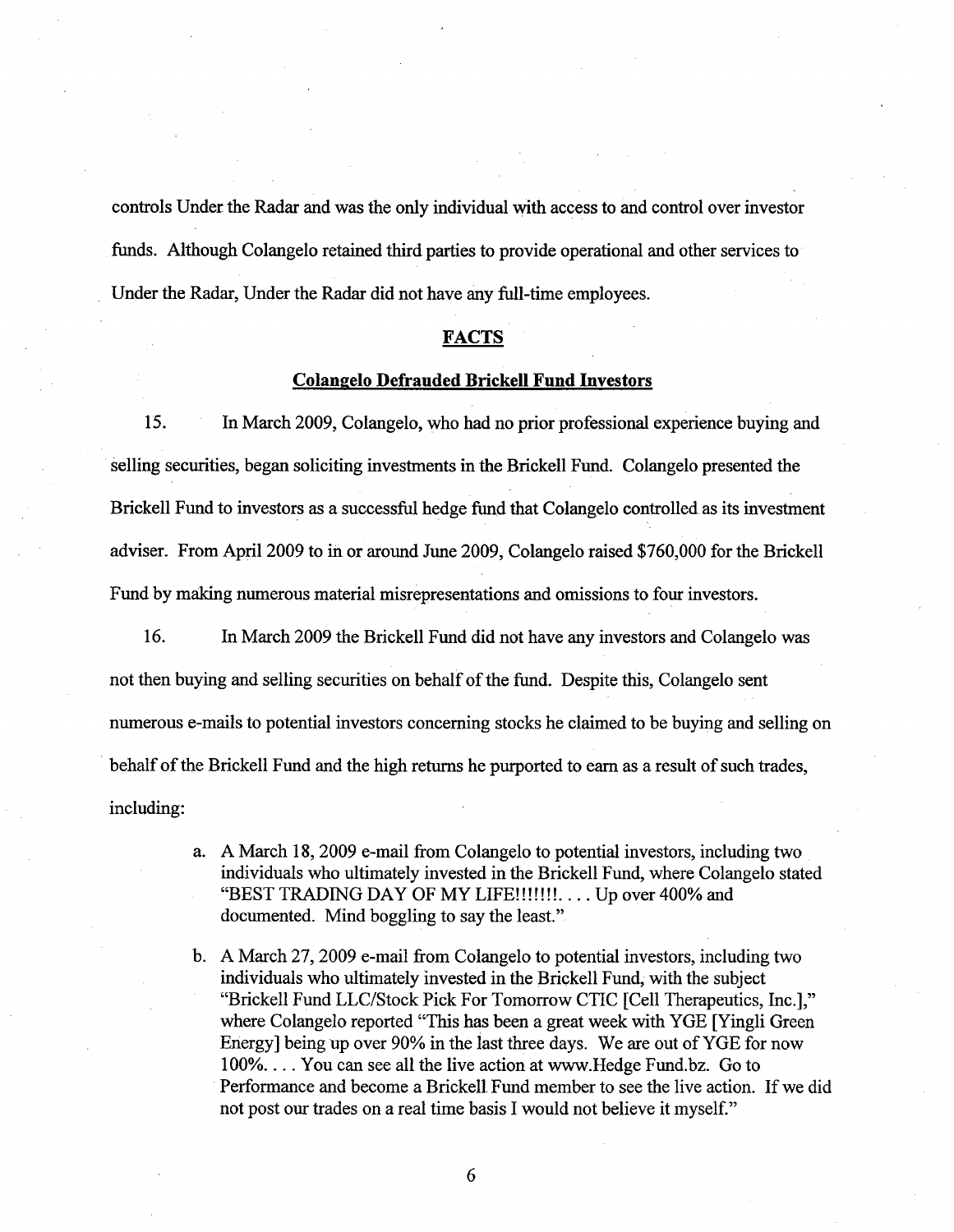- c. A March 30, 2009 e-mail from Colangelo to potential investors, including two individuals who ultimately invested in the Brickell Fund, where Colangelo wrote "With the market being DOWN over 250 points today CTIC was some pick. We purchased 300,000 shares at 30 cents (90,000 dollars) and sold 300,000 shares at 45 cents (135,000 dollars). Up 50%!!!!"
- d. A March 31, 2009 e-mail with the subject "Todays [sic] Trades/Brickell Fund LLC" in which Colangelo reported to potential investors, including two individuals who ultimately invested in the Brickell Fund, that he "sold 50,000 shares of YGE at  $6.40$ . We purchased  $50,000$  shares at  $5.75$  so we made a  $65$ point move....Another Great Day!!!!!"

Each of these e-mails was materially false and misleading because Colangelo had not made any of the trades reported and, thus, had not earned the substantial returns claimed.

17. In or around April2009, Colangelo provided potential Brickell Fund investors with access to trading data posted on the Brickell Fund's website. Colangelo, who had ultimate control over the content of the Brickell Fund's website, represented to potential investors that the data represented real-time, actual trading that Colangelo was conducting on behalf of the Brickell Fund. These statements were false and misleading because the data presented did not represent actual trades. In fact, Colangelo was not engaged in any trading on behalf of the Brickell Fund at that time.

18. Colangelo also made similar misstatements in the Brickell Fund's offering materials. Colangelo had ultimate control over the content of the Brickell Fund's offering materials, which he disseminated to at least one investor. The offering materials represented that Colangelo had "done significant simulated trading and ha<sup>[d]</sup> achieved a great success rate on positions of the trades that were tested." This statement was false and misleading because Colangelo had not engaged in any simulated trading, nor achieved "a great success rate" in such trading.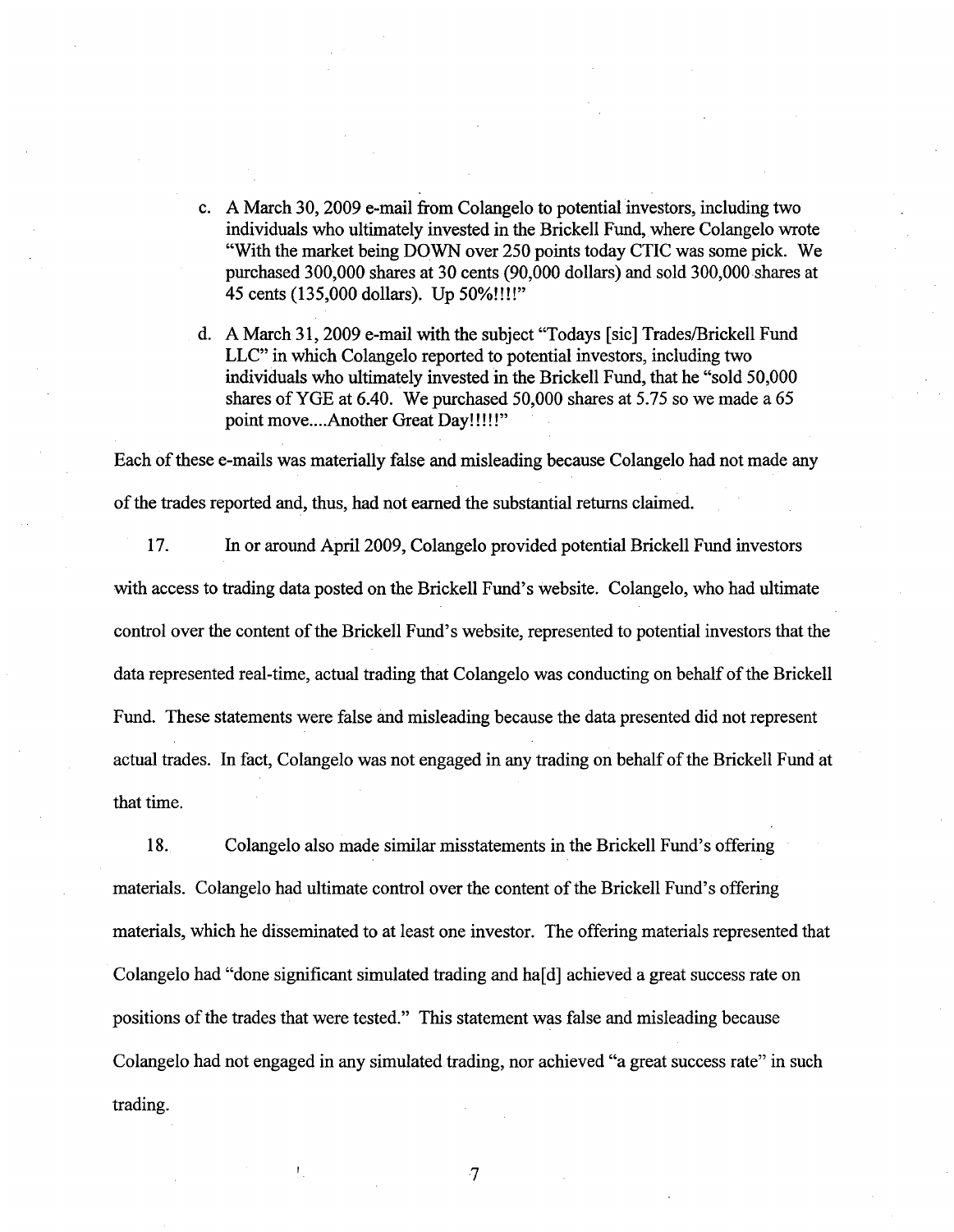19. Colangelo also assured potential investors that the Brickell Fund was managed by securities professionals who used sophisticated models and strategies to monitor investments. For example, Colangelo sent e-mails to potential investors in March 2009, including at least two investors who ultimately invested in the Brickell Fund, representing that the Brickell Fund had a "team of investment professionals [who] utilize[d] sophisticated financial modeling and various global economic metrics to minimize risk and deliver superior performance based on clearly defined investment strategies." Also in March 2009, Colangelo sent two potential investors who ultimately invested in the Brickell Fund a document representing that the Brickell Fund was managed by "investment professionals [who] implement an investment process that uses multifactor quantitative models to rank more than 3,000 stocks on a daily basis." The Brickell Fund's website – which Colangelo provided in hard copy to potential investors and to which Colangelo directed potential investors – contained similar representations. All of these statements were false and misleading, because Colangelo, who had no professional securities background and was solely responsible for making investment decisions on behalf of the Brickell Fund, did not use any models or other sophisticated means to monitor risk and performance.

20. Colangelo failed to disclose his criminal past to Brickell Fund investors, and, in fact, affirmatively misrepresented his criminal past in the Brickell Fund offering documents that he provided to at least one investor. The offering documents represented that Colangelo did not have "any fraud or . . . any other regulatory charges pending or ever against him." This statement was false and misleading because Colangelo was charged with fraud-based felony offenses in Florida in 2002 and 2007.

21. Colangelo specifically promised three of the four investors in the Brickell Fund –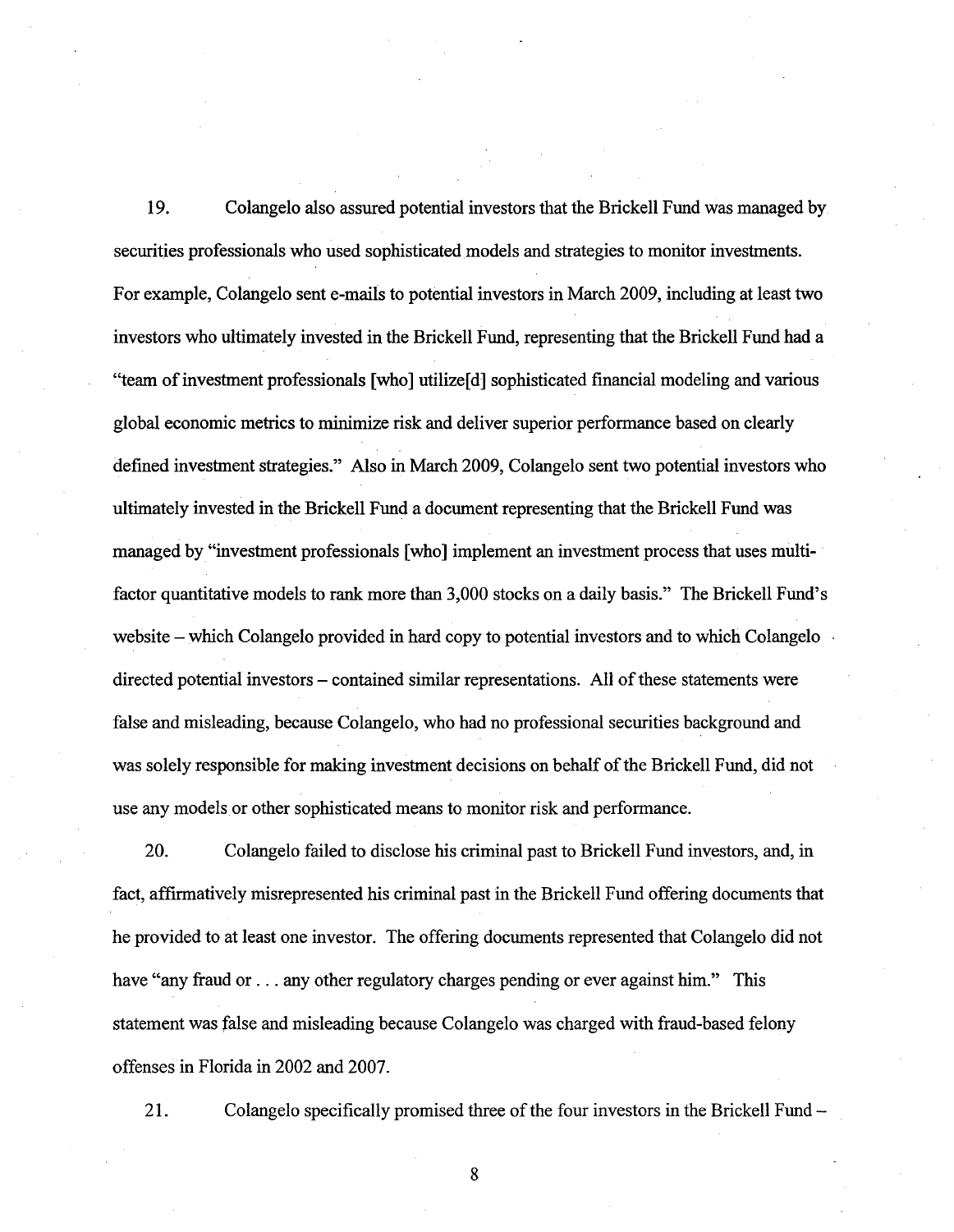who, in total, invested  $$510,000 -$  that their funds would be used only to buy and sell securities, with Colangelo promising to take only performance fees and a 2% annual asset management fee as his compensation. These statements were false and misleading because Colangelo, instead of using the money to buy and sell securities as he had promised, transferred a substantial amount ofinvestor money to his personal bank account almost immediately after receiving it. For example, on May 5, 2009, one of the investors wired \$350,000 to the Brickell Fund's bank account, which Colangelo controlled. The next day, on May 6, 2009, Colangelo transferred \$100,000 ofthe investor's money to Colangelo's personal bank account, whereupon Colangelo used the money to pay for personal expenses.

22. Colangelo engaged in similar conduct throughout May and June 2009 transferring a substantial portion of investor money to his personal bank account almost immediately after receiving it, rather than investing the money through the Brickell Fund as Colangelo had promised to do. By May 26, 2009, Colangelo had transferred approximately \$200,000 of investor money to his personal bank account. Colangelo used most of these funds to pay for personal expenses, including, among other things, travel expenses for Colangelo and his family, cigars, gambling, illegal narcotics, and Colangelo's personal federal income taxes.

23. From June 2009 through October 2009, Colangelo also transferred \$133,000 from the Brickell Fund to Hedge Community; following this transfer Colangelo used a substantial portion of the \$133,000 to pay for personal expenses.

24. In addition to misappropriating investor money for personal use, Colangelo lost approximately \$350,000 of investor money through high-volume day trading from May 2009 to June 2009.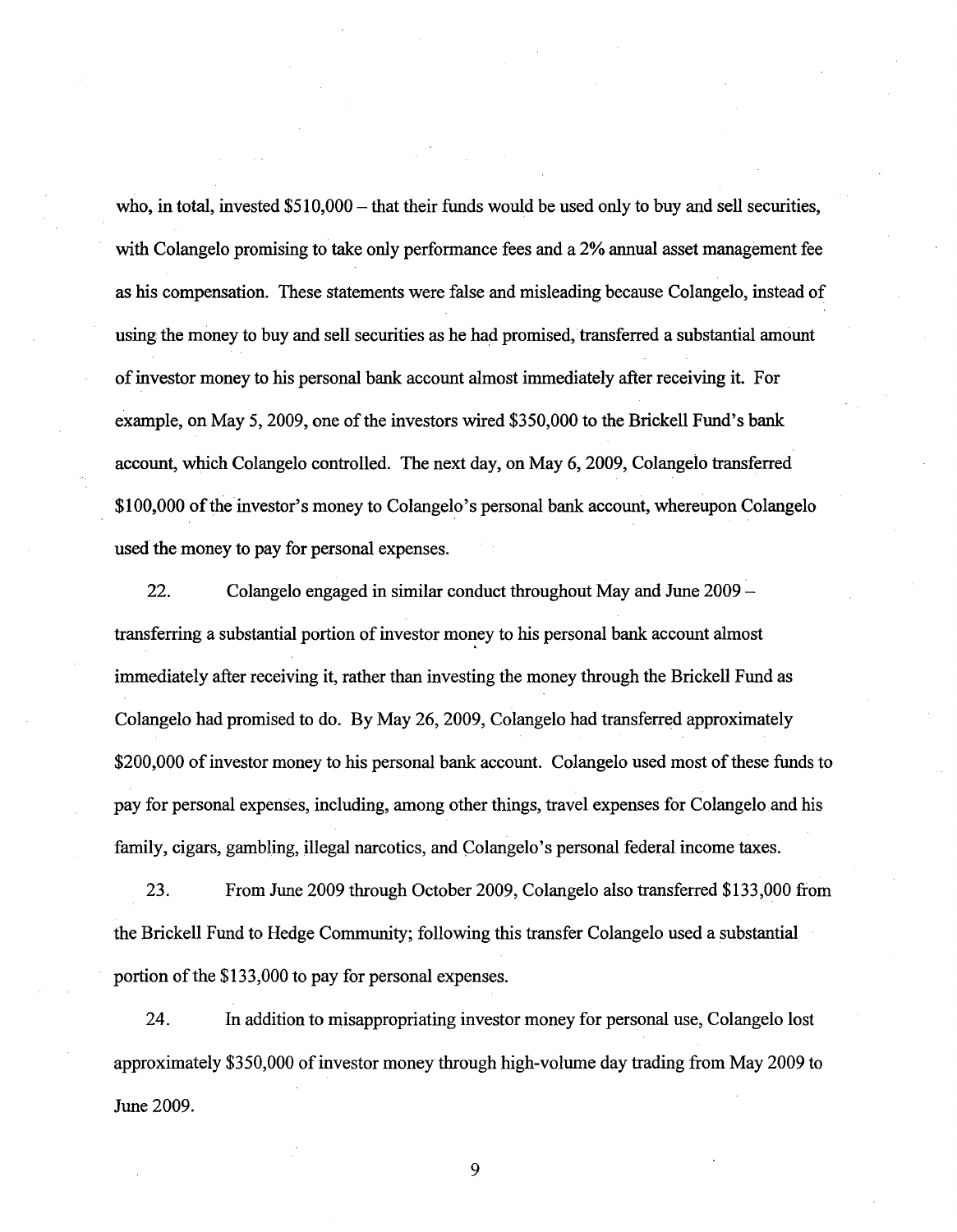25. Colangelo attempted to conceal his trading losses and misappropriation of investor funds by making misrepresentations to investors about the Brickell Fund's investments and returns. For example, in a June 1, 2009 e-mail Colangelo informed one existing Brickell Fund investor and another individual, who later invested \$250,000 in the Brickell Fund, that the Brickell Fund had been investing in the stock of Cell Therapeutics, Inc. (which trades on the New York Stock Exchange under the ticker "CTIC") and "CTIC popped today. We where [sic] buying CTIC at 40 cents. Up 46% today at 2.10 a share." This statement was false and misleading because the Brickell Fund did not then have a position in CTIC and, by June 1, 2009, unbeknownst to Brickell Fund investors, Colangelo had misappropriated for personal use or lost through trading substantially all investor money.

26. Colangelo continued to conceal his misappropriation ofinvestor funds by entering into settlement agreements with at least three of the Brickell Fund investors in which Colangelo represented that the Brickell Fund "suffered significant losses, causing the fund's asset value to be reduced to virtually zero." Colangelo failed to disclose to investors that the Brickell Fund had little or no assets due in part to Colangelo's misappropriation of over \$200,000 of investor money for personal use.

# **Colangelo Defrauded Private Advisory Clients**

27. From April2009 to January 2011, Colangelo entered into agreements with three investment advisory clients in which Colangelo promised that he would buy and sell securities on behalf of each client and receive only a percentage of any trading profits as compensation. Contrary to these agreements, Colangelo, who obtained a total of approximately \$1.2 million from these three clients, misappropriated approximately \$185,000 of client fungs.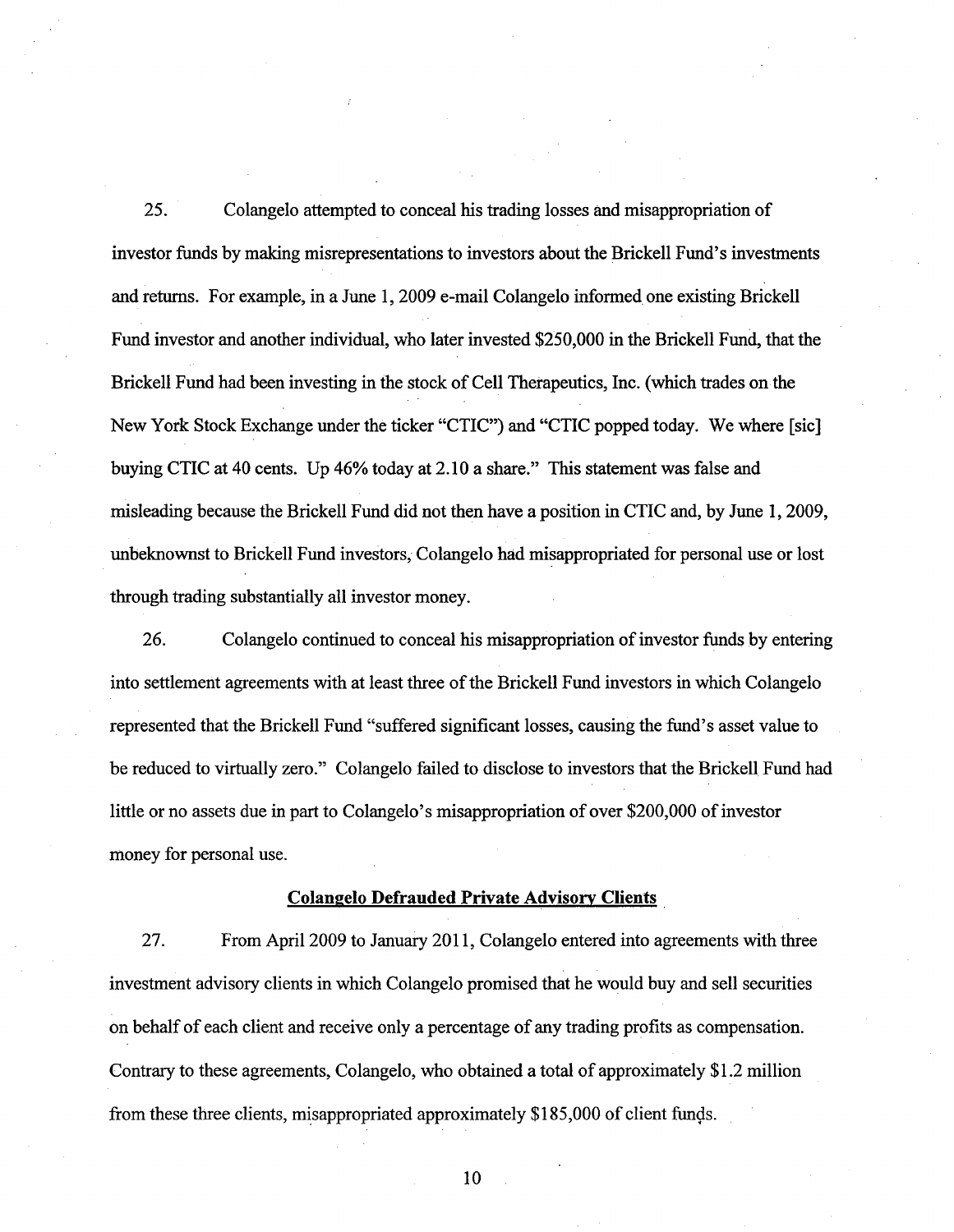28. Colangelo entered into an agreement with a private advisory client ("Client A"), documented by an April 2, 2009 e-mail between Colangelo and Client A, with Colangelo agreeing that he would buy and sell securities on Client A's behalf in Colangelo's personal brokerage account, with Colangelo "earn[ing] money ONLY on the Net Trading Profits on the account at a rate of 35% that is paid once a month.". Colangelo had previously made misrepresentations to Client A, who also invested in the Brickell Fund, regarding Colangelo's trading activity on behalf of the Brickell Fund and the purported returns earned as a result of those trades.

29. Pursuant to this agreement, Client A transferred \$23,900 to Colangelo's personal bank account on April 3, 2009. Instead of buying and selling securities on Client A's behalf, as Colangelo had promised to do, Colangelo spent all of Client A's money on various personal expenses or expenses unrelated to Client A's investment, including withdrawing over \$7,400 of Client A's funds in cash from April 7, 2009 to April 13, 2009, and spending over \$2,800 on clothing.

30. Colangelo attempted to conceal his misappropriation by providing false periodic updates to Client A by e-mail and telephone regarding the purported performance of Client A's investment. In one such update, which Colangelo e-mailed to Client A on April 20, 2009, Colangelo wrote:

> I wanted to give you an update on the trading .... If you follow YGE one of my best stocks to trade it has a range from 4.00 to 7.00 dollars.... I will start buying YGE again at 5.00 dollars and fill in the gaps down to 4.00 dollars to have an average of about 4.50.... Remember that I only earn money off the Net Trading profits so when I start the month up over 270% all I can say is mission accomplished.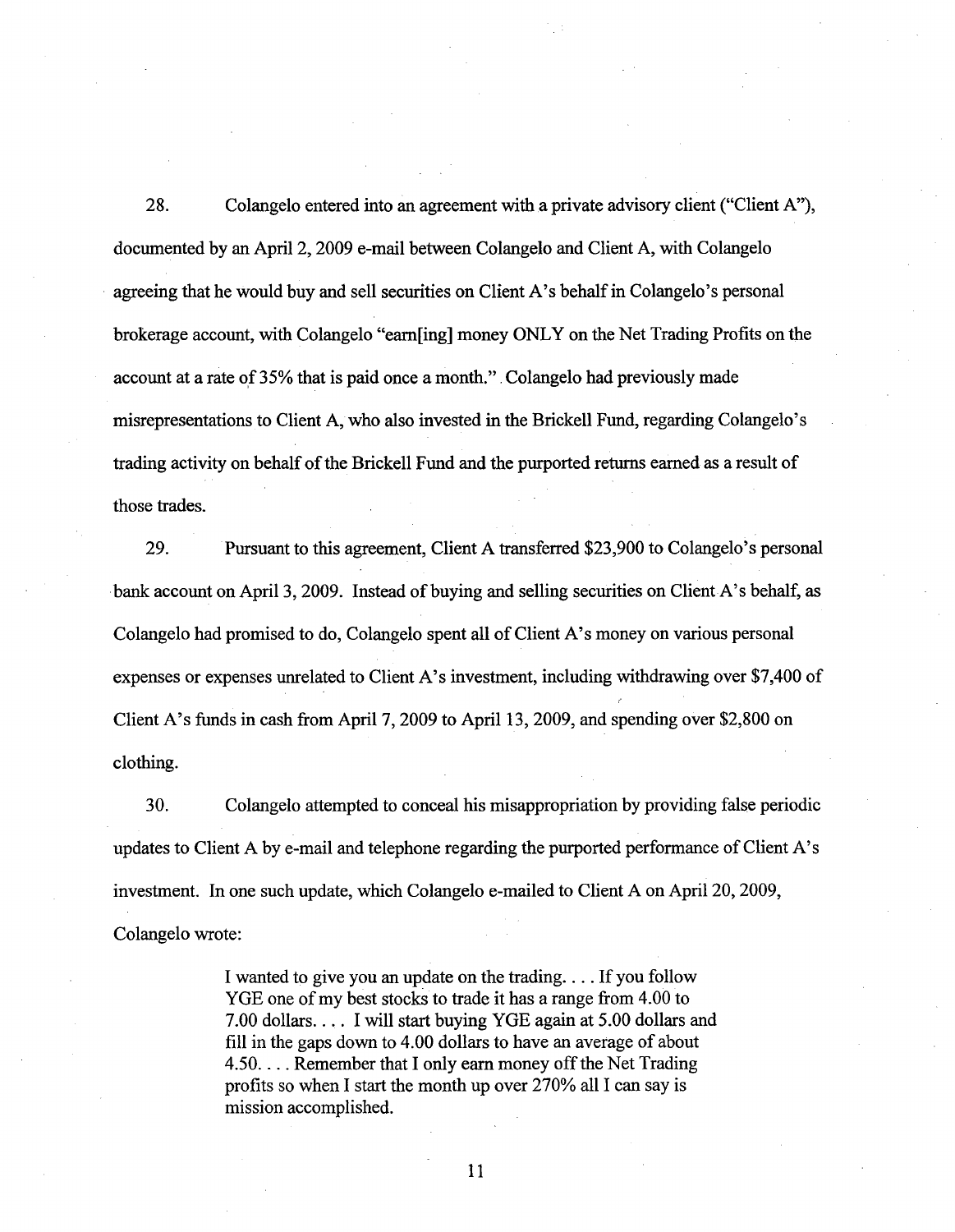This statement was false and misleading because, at the time, Colangelo was not then buying or selling securities on Client A's behalf, had spent all of Client A's money on personal expenses and other expenses unrelated to Client A's investment, and was not in a position to make any future investments on behalf of Client A.

31. Colangelo entered into an oral agreement with another private advisory client ("Client B") in which Colangelo agreed that he would buy and sell securities on Client B's behalf in exchange for 50% of any trading profits. Pursuant to this agreement, Client B wired \$20,000 to Colangelo's personal bank account on May 10, 2010.

32. Colangelo never transferred Client B's funds to a brokerage account and, thus, never used Client B's money to buy or sell securities as Colangelo had promised. Instead, Colangelo spent all ofClient B's money on other expenses, including fees associated with purchasing or registering website domain names.

33. Colangelo made misrepresentations about his purported success investing on behalf of Client B on a May 10, 2010 conference call with potential and existing investors in Hedge Community, Start a Hedge Fund and Under the Radar. Colangelo claimed that he "made \$18,000 in about ten minutes" and that, as a result, Client B was giving him a check for \$1 million. In reality, however, Colangelo never actually invested the \$20,000 on behalf of Client B, and, thus, did not make the substantial returns claimed.

34. However, on May 24, 2010, Colangelo transferred \$27,443.85 to Client B, claiming that this amount represented Client B's initial investment plus 50% of the returns that Colangelo claimed to earn buying and selling securities on Client B's behalf in just a two week period. This statement was false and misleading however because, as discussed above,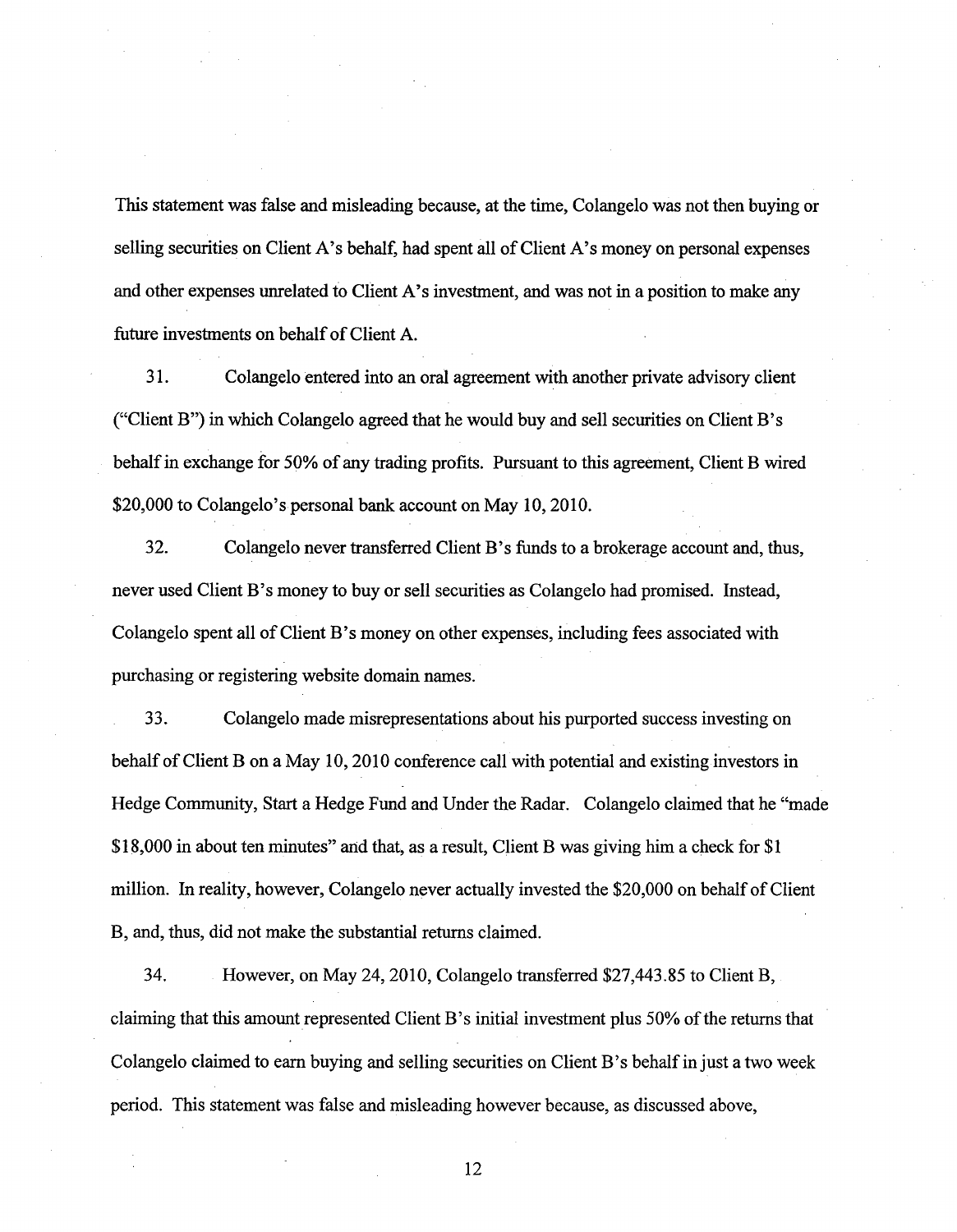Colangelo never actually bought and sold securities with Client B's money. Colangelo repaid Client B by using funds provided by investors in Start a Hedge Fund.

35. Encouraged by the fictitious returns that Colangelo claimed to have earned, Client B provided Colangelo with an additional \$100,000 to invest pursuant to the same arrangement – that Colangelo would buy and sell securities for Client B and receive 50% of any trading profits as compensation. Contrary to this agreement, from June 4, 2010 through June 30,2010, although Colangelo actually lost money trading on Client B 's behalf, and was thus not entitled to compensation, Colangelo misappropriated approximately \$55,000 of Client B's money, spending it oh, among other things, groceries and fees associated with registering website domain names.

36. Colangelo entered into an agreement with a third private investment advisory client ("Client C"), documented by a written agreement dated January 21, 2011 signed by Colangelo and Client C. According to the agreement, Colangelo would buy and sell securities on behalf of Client C. The only compensation to which Colangelo was entitled under the agreement was 50% of any trading profits and a \$2,500 monthly management fee. At the time that Colangelo entered into this agreement, Colangelo understood that Client C, who was then 86 years old, suffered from a physical impairment that affected Client C's memory.

37. From November 12, 2010 to February 18, 2011, Client C provided Colangelo with \$1,045,000 to invest on Client C's behalf pursuant the agreement. Ultimately, Colangelo lost approximately \$550,000 of Client C's funds through trading, returned approximately \$400,000 to Client C, and transferred the approximately \$95,000 that remained to various bank accounts controlled by Colangelo, including Colangelo's personal bank account, whereupon Colangelo used the funds to pay for personal expenses or other expenses unrelated to Client C.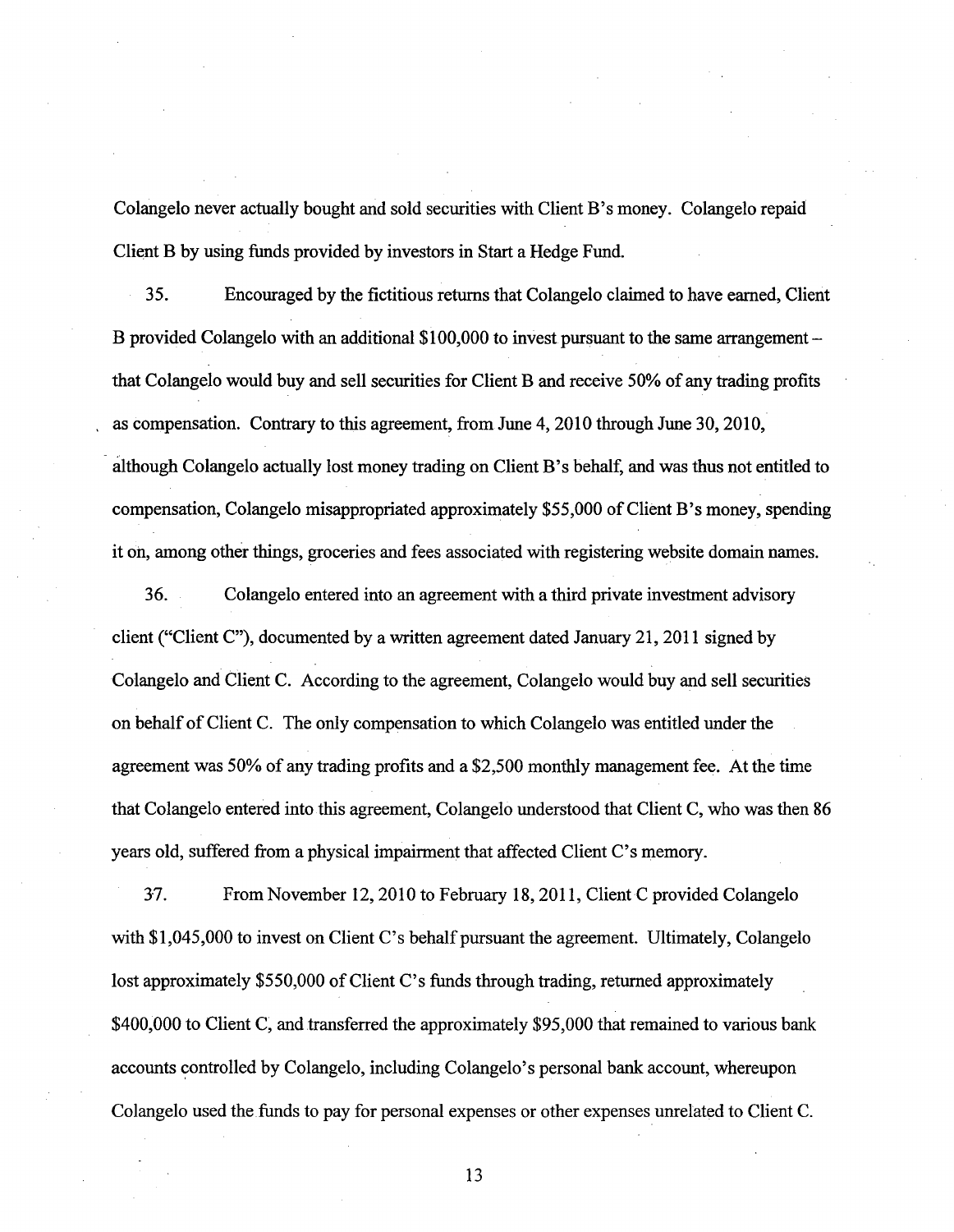#### **Colangelo Defrauded Investors in Hedge Community**

3 8. Colangelo formed Hedge Community for the stated purpose of "creat[ing] a leading social networking website for hedge funds and qualified accredited investors." From July 2009 to May 2010, Colangelo obtained \$711,000 from eight investors in Hedge Community.

39. Three of the Hedge Community investors had previously invested in the Brickell Fund, and, unbeknownst to these investors, Colangelo had already misappropriated a significant amount of the money the investors had entrusted to him.

40. When soliciting a \$25,000 investment in the form of a loan to Hedge Community from a former Brickell Fund investor in July 2009, Colangelo guaranteed "100 percent" that the investor would receive his money back within 60 days. Colangelo received \$20,000 of the investment on July 17, 2009. The same day, Colangelo transferred \$6,000 of the investment to his personal bank account. By July 30,2009, Colangelo spent the remaining investment on personal and other expenses, including a limousine service and hotel rooms. At the time that Colangelo guaranteed repayment of the investment, Colangelo knew that Hedge Community had secured no other investors, had no anticipated income stream, and had minimal or no assets. Thus, at the time, Colangelo had no basis to guarantee the return of the investment within 60 days and knew, or was reckless in not knowing, that he had no basis to make such a guarantee.

41. Colangelo made misrepresentations to potential investors about the amount of money that he had already raised for Hedge Community. For example, on August 10, 2009, Colangelo told one individual, who ultimately invested \$25,000 in Hedge Community, that Colangelo had already raised over \$800,000 on behalf of Hedge Community. This statement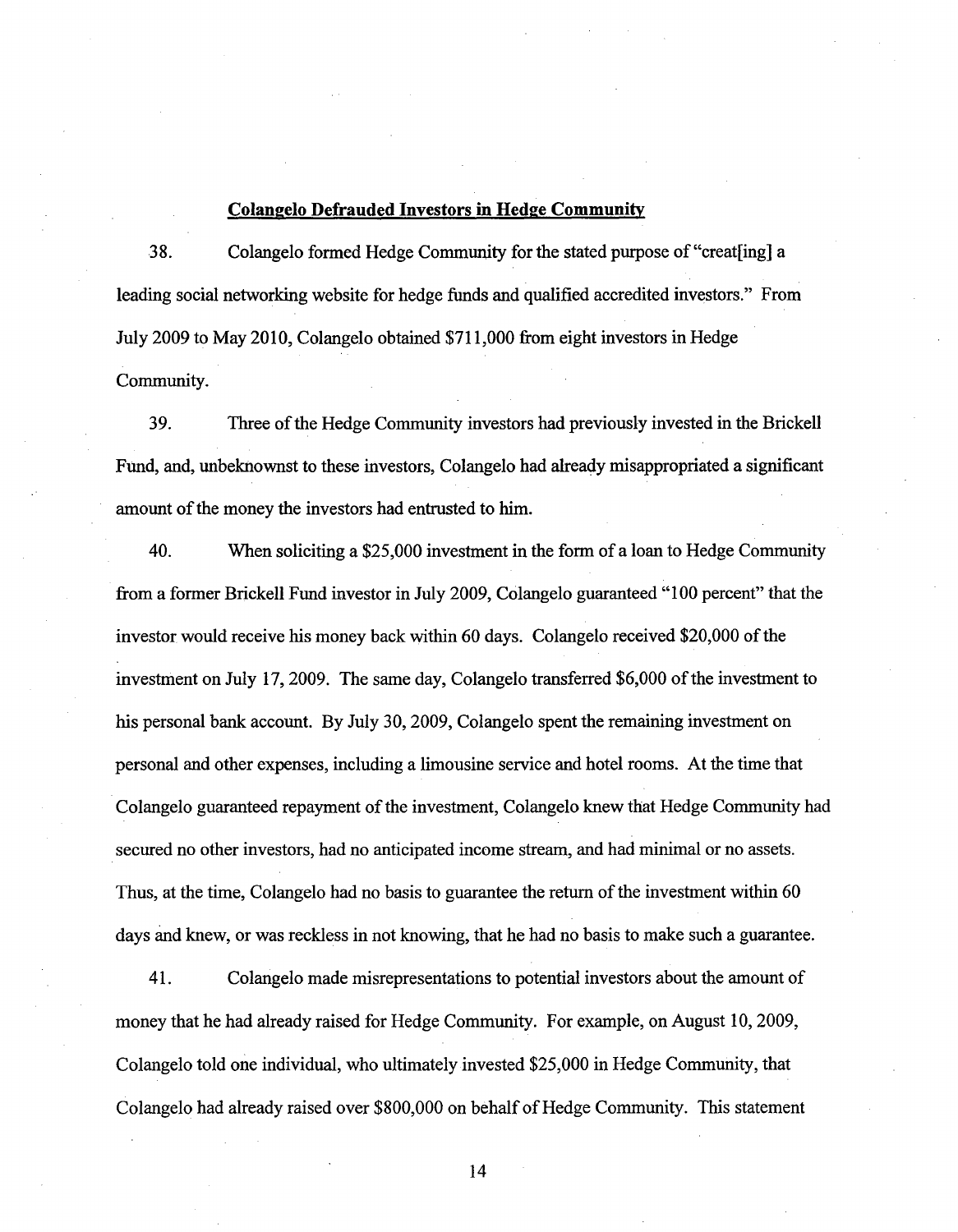was false and misleading because, at that time, Colangelo had raised less than \$100,000 for Hedge Community.

42. Colangelo had ultimate control over the content of Hedge Community's offering materials, including Hedge Community's private placement memorandum, and over the distribution of Hedge Community's offering materials to potential investors.

43. Colangelo represented in Hedge Community's private placement memorandum, dated June 15, 2009, that he had extensive experience in the securities and real estate industries, including that he currently served as the "CEO of ... a hedge fund he started in in October of 2007." This description was materially misleading and false. The Brickell Fund had only been in existence since January 2009, not October 2007, which would have revealed a two-year gap in the description of Colangelo's business experience. Colangelo also failed to disclose that he already lost approximately half of the funds invested in the Brickell Fund during the approximately two months that he engaged in trading for the fund and that he misappropriated a substantial amount of money from the fund.

44. Colangelo created a profile on Linkedln, a web site used for professional networking, in which Colangelo represented that he had studied finance at Nyack College from 1986 to 1989. Colangelo provided a link to this profile to potential and existing Hedge Community investors. Colangelo's representation that he studied finance at Nyack College was false and misleading because Colangelo never attended Nyack College and had not even graduated from high school.

45. In addition to the numerous misrepresentations and omissions made to potential and existing Hedge Community investors, Colangelo engaged in other fraudulent conduct in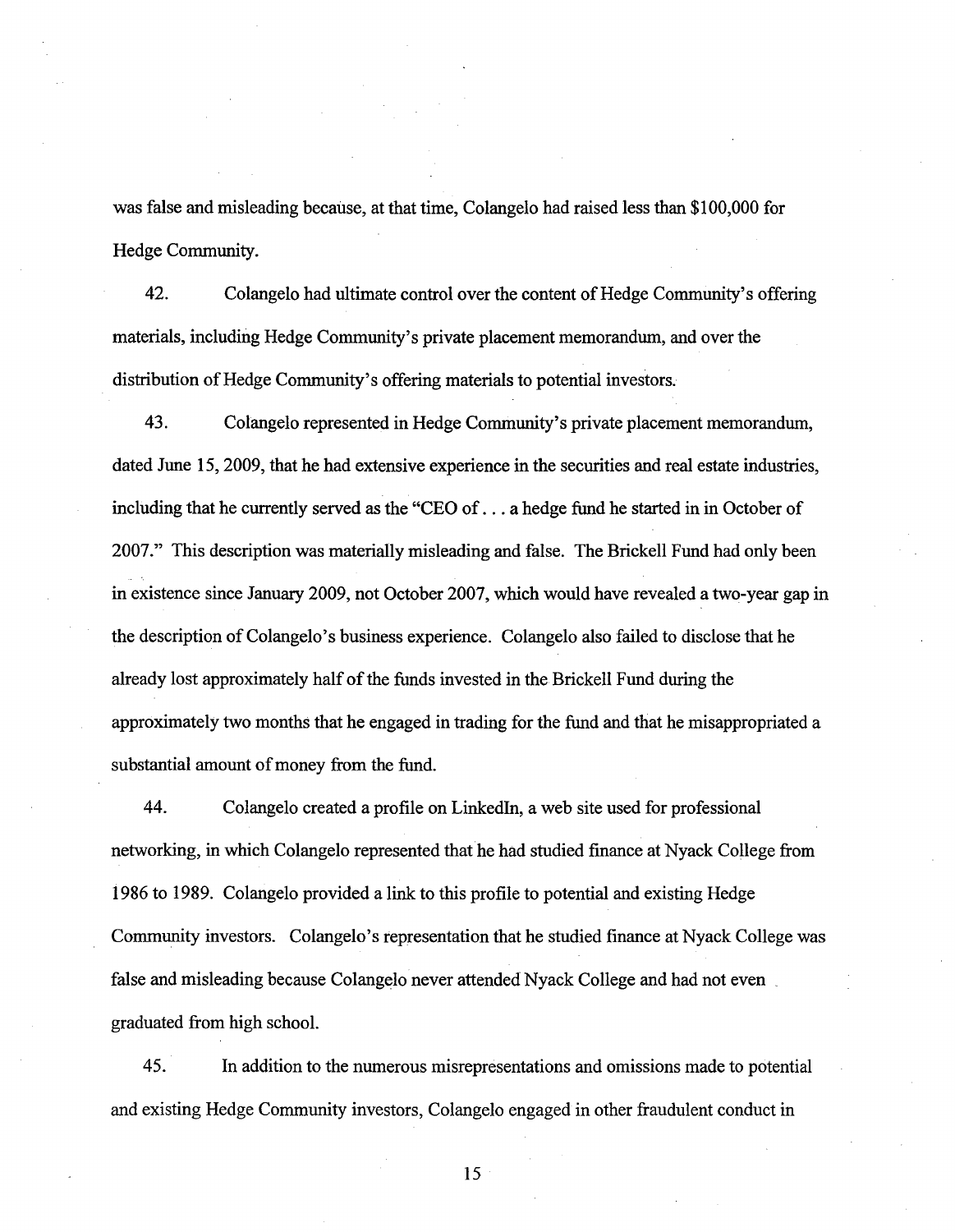connection with his sale of interests in Hedge Community, including forging an investor's signature in an effort to obtain funds in an investor's self-directed retirement account for Hedge Community.

46. Ofthe \$711,000 ultimately raised in connection with Hedge Community's initial offering, Colangelo took over \$340,000 ofmoney received from investors for personal use.

#### **Colangelo Defrauded Investors in Start a Hedge Fund**

4 7. Colangelo formed Start a Hedge Fund for the stated purpose of creating a "one stop shop" for forming and operating a hedge fund, including providing financial, legal, administrative and brokerage services to funds and fund managers. Colangelo obtained \$350,000 from three investors in Start a Hedge Fund from April2010 to September 2010. One Start a Hedge Fund investor had previously invested in the Brickell Fund and another investor had previously invested in Hedge Community. Unbeknownst to both investors, Colangelo had already misappropriated a significant amount of the money that they had entrusted to him.

48. Colangelo had ultimate control over the content of Start a Hedge Fund's offering materials, including Start a Hedge Fund's private placement memorandum, and over the distribution of Start a Hedge Fund's offering materials to potential investors.

49. Of the \$350,000 raised in connection with Start a Hedge Fund's initial offering, Colangelo took over \$200,000 of money received from investors – more than 50% of the amount raised - for personal use. Colangelo made material misrepresentations and omissions to investors concerning his intended use of investor money in Start a Hedge Fund's private placement memorandum. For example, Start a Hedge Fund's private placement memorandum represented that the company would use investor funds for business purposes, including that if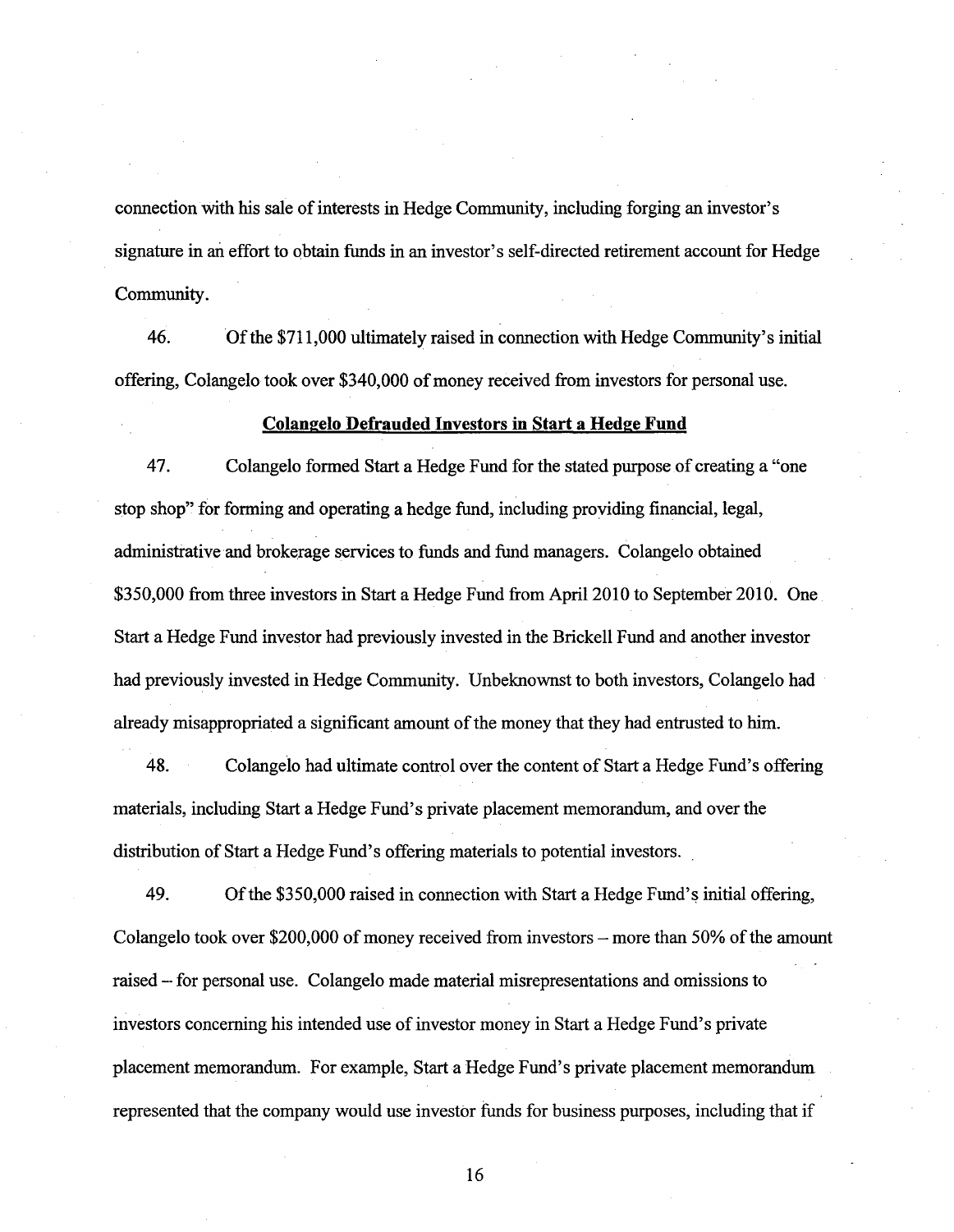Start a Hedge Fund were able to raise the full initial offering amount of \$3 million, it would pay. approximately  $$400,000 - i.e.,$  approximately 13% of the amount raised – in salaries. This statement was false and misleading because Colangelo took over \$200,000 of money received from investors – more than  $50\%$  of the amount raised – for personal use. Further, rather than paying himself a set or regular salary for work performed for the company, Colangelo instead transferred substantial amounts of investor money to himself shortly after receiving it. For example, an investor wired \$100,000 to Start a Hedge Fund's bank account on May 4, 2010. By May 6, 2010, Colangelo transferred \$60,000 of the investor's funds to Colangelo's personal brokerage account.

50. Colangelo touted his professional experience and background in Start a Hedge Fund's private placement memorandum, dated September 2010, representing that he had "a diverse background in investments and business that includes [a] past position[] as the investment advisor at Brickell Capital Advisors LLC." This description was materially misleading, however, in that Colangelo failed to disclose that he not only lost substantial amounts of investor money through his trading for both the Brickell Fund and private advisory clients, but also had misappropriated a substantial amount of money entrusted to him as an investment adviser. Colangelo also provided his Linkedln profile to at least two Start a Hedge Fund investors, in which Colangelo falsely represented that he had studied finance at Nyack College from 1986 to 1989. This statement was false because Colangelo never attended Nyack College.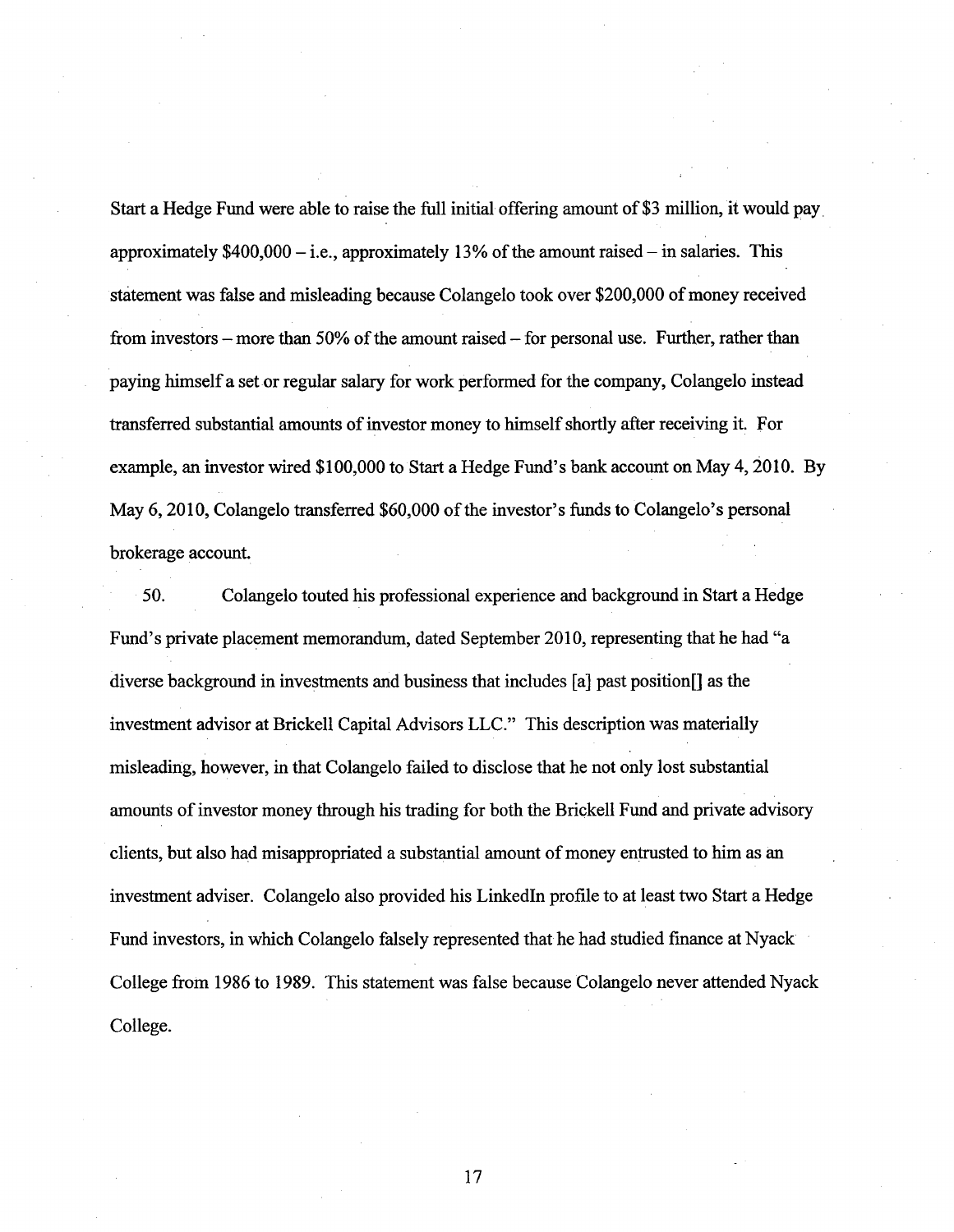#### **Colangelo Defrauded Investors in Under the Radar**

51. Colangelo formed Under the Radar for the stated purpose of providing internet marketing services. Colangelo obtained over \$1.1 million from two investors in Under the Radar from June 2010 to October 2011. Both investors in Under the Radar had previously invested in Colangelo's other entities, and one investor was Client C, who had previously provided Colangelo with \$1,045,000 for investment as a private advisory client. In furtherance ofhis fraudulent schemes, Colangelo concealed from both individuals that Colangelo had already misappropriated a significant amount of their money that had been entrusted to him for investment purposes.

52. Colangelo had ultimate control over the content of Under the Radar's offering materials and over the distribution of Under the Radar's offering materials to potential investors.

53. Colangelo once again misappropriated the funds invested by these individuals, spending at least  $$600,000$  – more than  $60\%$  of the amount raised – on personal expenses, including several vacations, almost immediately after receiving the investments.

54. Colangelo made material misrepresentations and omissions to investors concerning his intended use of investor money in Under the Radar's private placement memorandum, which Colangelo disseminated to at least one investor. Under the Radar's private placement memorandum represented that, ifUnder the Radar raised \$1 million in its initial offering, the company would use the proceeds as follows: \$400,000 for "operations and administration," \$400,000 for "marketing and business development," \$100,000 for "professional fees," and \$100,000 for "offering expenses and finder's fees." Colangelo made similar misrepresentations to investors orally, assuring them that their funds would be used only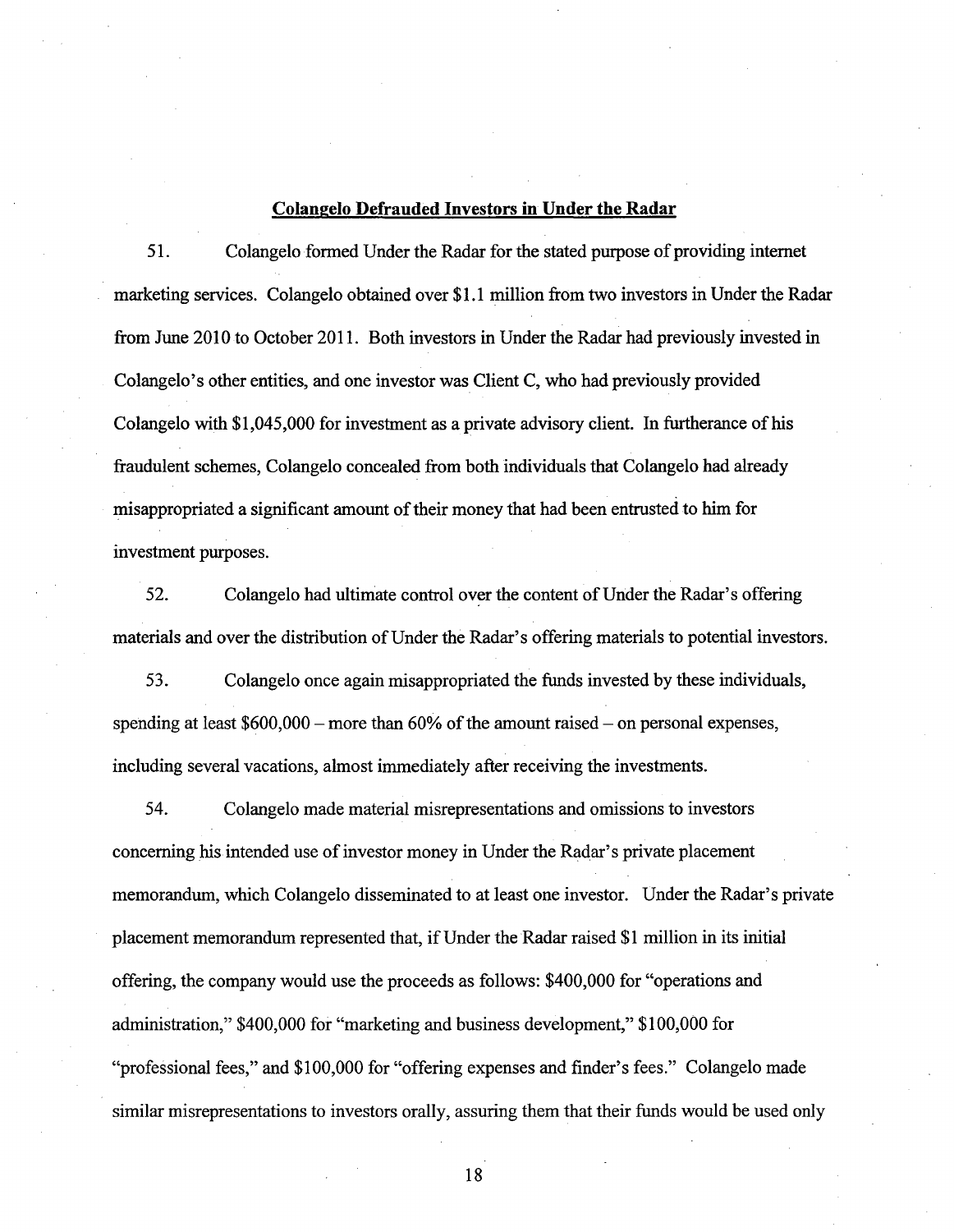for business expenses. Colangelo knew, or at least recklessly disregarded, that the representations he made to investors concerning the use of funds were materially false and misleading because he intended at the time to misappropriate their money as Colangelo had done repeatedly with prior offerings of interests in Brickell Fund, Hedge Community, and Start a Hedge Fund.

55. In addition, also contrary to the represented business plan for Under the Radar and without the consent of either investor, Colangelo used investor money to engage in high-volume day trading in or around July 2010, and lost \$54,000 of investor money in just over one month.

56. Colangelo provided his Linkedln profile, in which Colangelo represented that he studied finance at Nyack College from 1986 to 1989, to at least one investor in Under the Radar. As discussed above, this statement was false because Colangelo never attended Nyack College. Colangelo also touted his professional background and experience to investors, but once again failed to disclose that he misappropriated a substantial amount of money from investors in each of these enterprises.

#### **FIRST CLAIM FOR RELIEF**

Violations of Section  $17(a)$  of the Securities Act

57. The Commission realleges and incorporates by reference each and every allegation contained above in paragraphs 1 through 56.

58. Colangelo, directly or indirectly, singly or in concert with others, in the offer or sale of securities, by the use of the means and instruments of transportation and communication in interstate commerce and of the mails, knowingly or recklessly: (a) employed devices, schemes or artifices to defraud; (b) obtained money or property by means of untrue statements ofmaterial fact or omissions to state material facts necessary in order to make the statements made, in light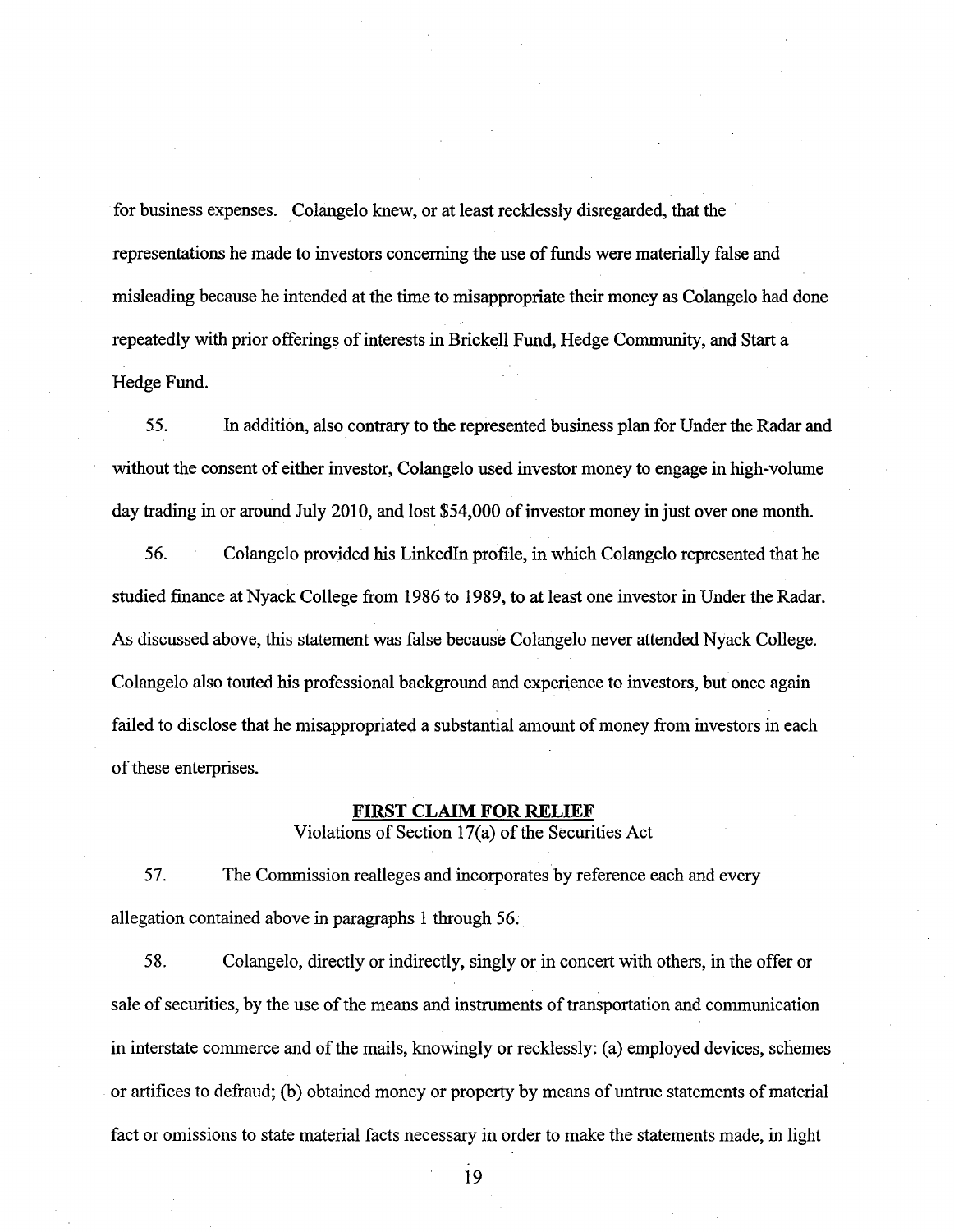of the circumstances under which they were made, not misleading; and/or (c) engaged in acts, practices or courses of business which operated or would operate as a fraud or deceit upon the purchasers of the securities offered and sold by the defendants.

59. By reason ofthe foregoing, Colangelo violated, and unless enjoined will again violate, Section 17(a) of the Securities Act [15 U.S.C.  $\S 77q(a)$ ].

#### **SECOND CLAIM FOR RELIEF**

Violations of Section 1 O(b) of the Exchange Act and Rule 10b-5

60. The Commission realleges and incorporates by reference each and every allegation contained above in paragraphs 1 through 56.

61. Colangelo, in connection with the purchase and sale of securities, directly or indirectly, singly or in concert with others, by the use of a means or instrumentalities of interstate commerce or of the mails, or of any facility of a national securities exchange, knowingly or recklessly: (a) employed devices, schemes, or artifices to defraud; (b) obtained money or property by means of, or otherwise made, untrue statements of material fact or omitted to state material facts necessary in order to make the statements made, in the light of the circumstances under which they were made, not misleading; and/or (c) engaged in transactions, acts, practices and courses of business which operated or would have operated as a fraud or deceit upon other persons.

62. By reason of the foregoing, Colangelo violated, and unless enjoined will again violate, Section 10(b) of the Exchange Act [15 U.S.C.  $\S 78j(b)$ ] and Rule 10b-5 promulgated thereunder [ 17 C.F .R. § 240.1 Ob-5].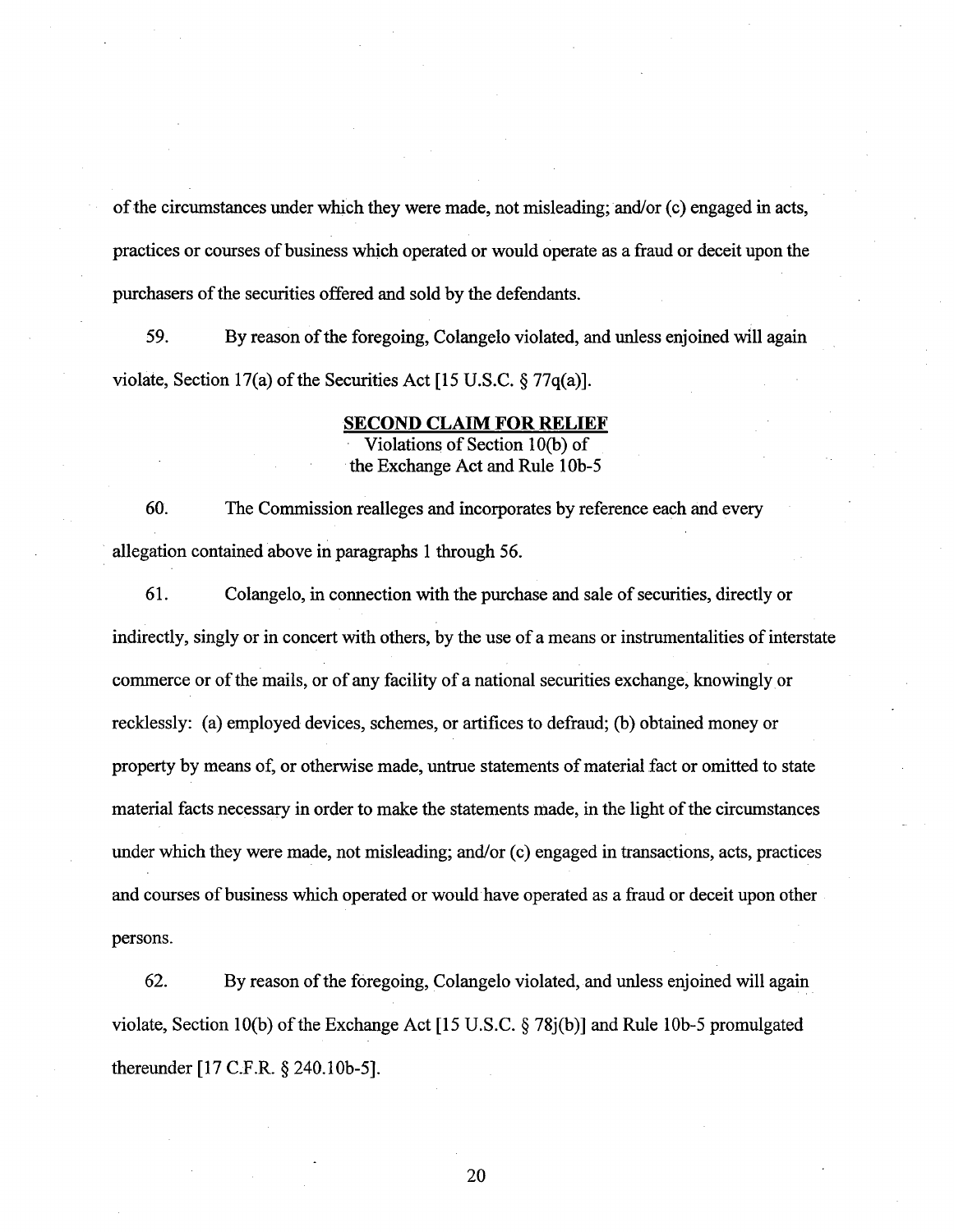# **THIRD CLAIM FOR RELIEF**

Violations of Sections  $206(1)$  and  $206(2)$  of the Advisers Act

63. The Commission realleges and incorporates by reference each and every allegation contained above in paragraphs 1 through 56.

64. At all relevant times, Colangelo operated as an investment adviser as defined by Section 202(a)(11) of the Advisers Act [15 U.S.C.  $\S$  80b-2(a)(11)], and served clients in that capacity with respect to the Brickell Fund and private advisory clients.

65. Colangelo, directly or indirectly, singly or in concert with others, by use of the means or instrumentalities of interstate commerce or the mails, and while engaged in the business of advising others for compensation as to the advisability of investing in, purchasing or selling securities: (a) with requisite scienter employed devices, schemes, or artifices to defraud clients or prospective clients; and/or (b) engaged in acts, practices or courses of business which operated or would operate as a fraud or deceit upon clients or prospective clients.

66. By reason of the foregoing, Colangelo violated, and unless enjoined will again violate, Sections 206(1) and 206(2) of the Advisers Act [15 U.S.C.  $\S$ § 80b-6(1) and (2)].

#### **FOURTH CLAIM FOR RELIEF**

Violations of Section 206(4) of the Advisers Act and Rule 206(4)-8 thereunder

67. The Commission realleges and incorporates by reference each and every allegation contained above in paragraphs 1 through 56.

68. At all relevant times, Colangelo operated as an investment adviser as defined by Section 202(a)(11) of the Advisers Act [15 U.S.C. § 80b-2(a)(11)], and served the Brickell Fund, a pooled investment vehicle, in that capacity.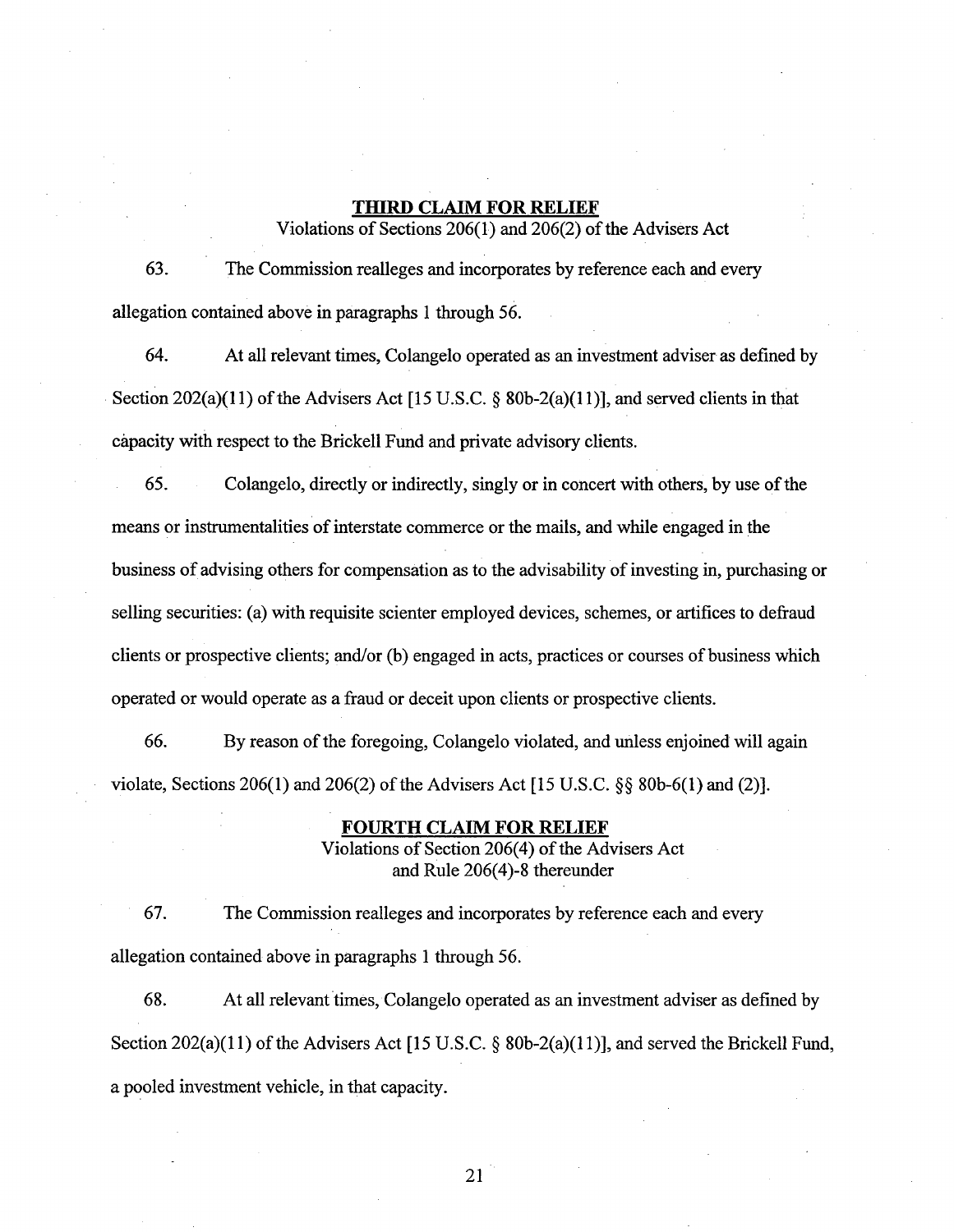69. Colangelo, directly or indirectly, singly or in concert with others, while acting as an investment adviser to the Brickell Fund, by use ofthe means and instrumentalities of interstate commerce or of the mails, knowingly or recklessly: (a) made untrue statements of material fact or omitted to state material facts necessary to make the statements made, in light of the circumstances under which they were made, not misleading, to investors or prospective investors in the Brickell Fund; and/or (b) otherwise engaged in acts, practices or courses of business thatwere fraudulent, deceptive or manipulative with respect to investors or prospective investors in the Brickell Fund.

70. By reason of the foregoing, Colangelo violated, and unless enjoined will again violate, Section 206(4) of the Adviser's Act [15 U.S.C. § 80b-6(4)] and Rule 206(4)-8 thereunder [17 C.F.R. *§* 275.206(4)-8].

## **PRAYER FOR RELIEF**

**WHEREFORE,** the Commission respectfully requests a Final Judgment:

A. Permanently enjoining Colangelo, his agents, servants, employees, and attorneys, and all persons in active concert or participation with them who receive actual notice of the injunction by personal service or otherwise, and each of them, from future violations of Section 17(a) ofthe Securities Act [15 U.S.C. *§* 77(q)(a)], Section lO(b) ofthe Exchange Act [15 U.S.C.  $\S$  78 $j(b)$ ] and Rule 10b-5 promulgated thereunder [17 C.F.R.  $\S$  240.10b-5], and Sections 206(1), 206(2), and 206(4) of the Advisers Act [15 U.S.C. §§ 80b-6(1), 80b-6(2), and 80b-6(4)] and Rule 206(4)-8 thereunder [17 C.F.R. § 275.206(4)-8];

B. Ordering Colangelo to disgorge with prejudgment interest thereon, all ill-gotten gains derived from the unlawful conduct alleged herein;